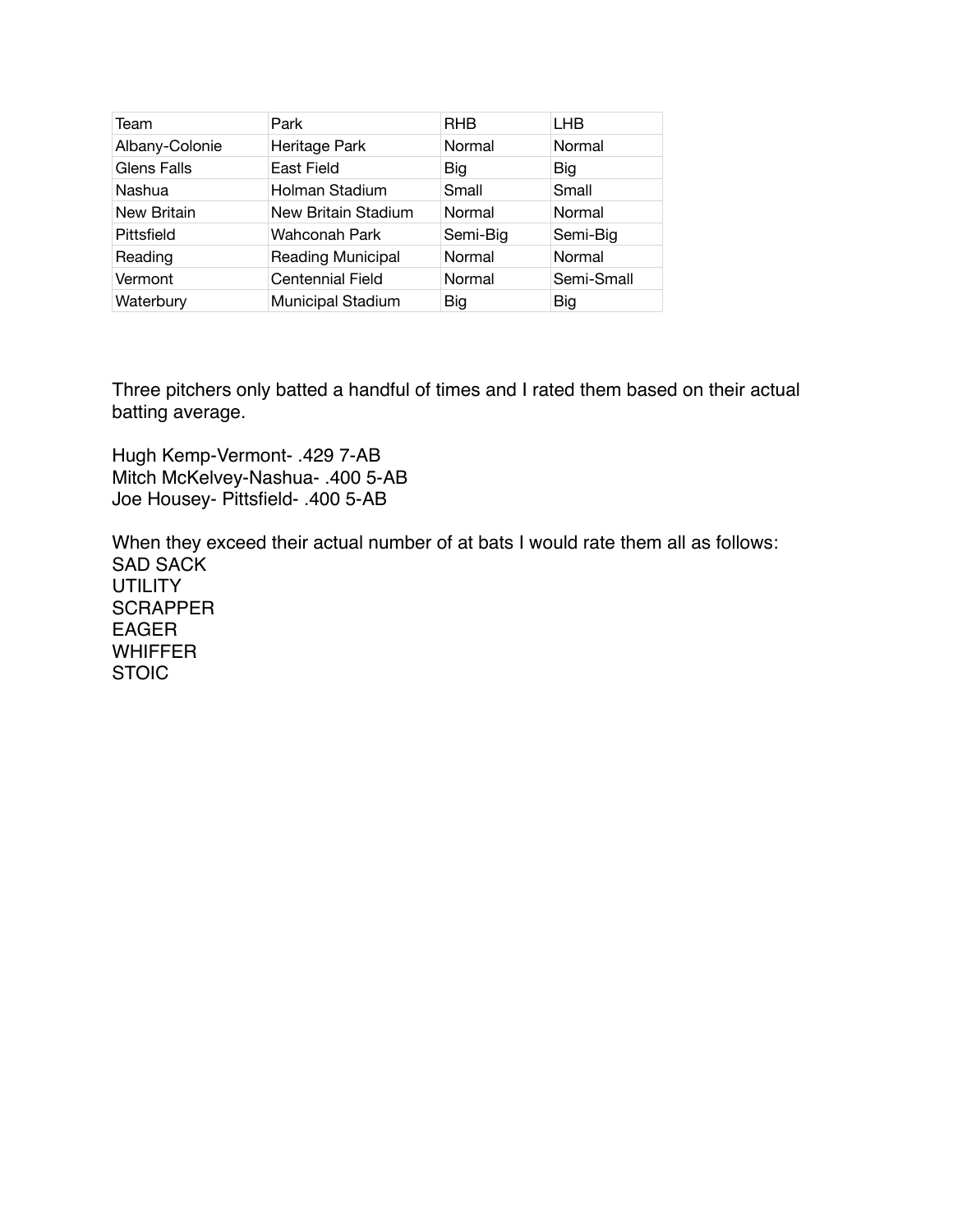| Tom                                          |                                                                         |                                              | <b>Mark</b>                                                             |                               | Doug                                                    |                               | Ronnie                                                                    |                               | <b>Orestes</b>                                      |                               | Keith                                             |
|----------------------------------------------|-------------------------------------------------------------------------|----------------------------------------------|-------------------------------------------------------------------------|-------------------------------|---------------------------------------------------------|-------------------------------|---------------------------------------------------------------------------|-------------------------------|-----------------------------------------------------|-------------------------------|---------------------------------------------------|
| <b>Barrett</b>                               |                                                                         |                                              | <b>Blaser</b>                                                           |                               | <b>Carpenter</b>                                        |                               | <b>Chapman</b>                                                            |                               | <b>Destrade</b>                                     |                               | <b>Hughes</b>                                     |
| 2B/3B · 1985 Albany-Col                      |                                                                         |                                              | 3B · 1985 Albany-Col                                                    |                               | DH · 1985 Albany-Col                                    |                               | 2B · 1985 Albany-Col                                                      |                               | 1B · 1985 Albany-Col                                |                               | OF . 1985 Albany-Col                              |
| ٠                                            | <b>Batting B</b>                                                        |                                              | ٠<br><b>Batting R</b>                                                   |                               | ٠<br><b>Batting R</b>                                   |                               | ٠<br><b>Batting B</b>                                                     |                               | $\bullet$<br><b>Batting B</b>                       |                               | ٠<br><b>Batting L</b>                             |
|                                              | <b>•HERO</b><br><b>SCRAPPER</b><br><b>.GOOD EYE</b>                     |                                              | <b>-SAD SACK</b><br><b>•SCRAPPER</b><br><b>-WHIFFER</b>                 |                               | <b>•CHAMPION</b><br><b>SCRAPPER</b><br><b>•WHIFFER</b>  |                               | <b>-UTILITY</b><br><b>SCRAPPER</b><br><b>PATIENT</b>                      |                               | <b>•HR KING</b><br><b>PATIENT</b><br><b>WHIFFER</b> |                               | <b>•HERO</b><br><b>•PATIENT</b><br><b>WHIFFER</b> |
| Fielding<br><b>IRON</b><br>@2013 PLAAY Games | Running<br><b>ACTIVE</b><br>Experience<br><b>PROSPECT</b>               | Fielding<br><b>IRON</b><br>@2013 PLAAY Games | Running<br>Experience<br><b>PROSPECT</b>                                | Fielding<br>@2013 PLAAY Games | Running<br>Experience<br><b>PROSPECT</b>                | Fielding<br>@2013 PLAAY Games | Running<br><b>-ACTIVE</b><br>Experience<br><b>PROSPECT</b>                | Fielding<br>@2013 PLAAY Games | Running<br>Experience<br><b>PROSPECT</b>            | Fielding<br>@2013 PLAAY Games | Running<br>Experience<br><b>PROSPECT</b>          |
| Tim<br><b>Knight</b><br>OF • 1985 Albany-Col |                                                                         |                                              | Rafael<br><b>Landestoy</b><br>MI • 1985 Albany-Col                      |                               | <b>Bill</b><br><b>Lindsey</b><br>C/1B · 1985 Albany-Col |                               | Phil<br><b>Lombardi</b><br>C/OF . 1985 Albany-Col                         |                               | Joey<br><b>Mackay</b><br>OF • 1985 Albany-Col       |                               | Jim<br><b>Riggs</b><br>3B · 1985 Albany-Col       |
| ٠                                            | Batting L                                                               |                                              | <b>Batting B</b>                                                        |                               | ٠<br><b>Batting R</b>                                   |                               | <b>Batting R</b>                                                          |                               | ٠<br><b>Batting R</b>                               |                               | <b>Batting L</b>                                  |
|                                              | <b>-UTILITY</b><br><b>SCRAPPER</b><br><b>PATIENT</b><br><b>•WHIFFER</b> |                                              | <b>-UTILITY</b><br><b>SCRAPPER</b><br><b>·EAGER</b><br><b>•GOOD EYE</b> |                               | <b>HERO</b><br><b>•PATIENT</b>                          |                               | <b>-PATIENT</b><br><b>•WHIFFER</b>                                        |                               | <b>UTILITY</b><br><b>-EAGER</b><br><b>WHIFFER</b>   |                               | <b>-UTILITY</b><br><b>•PATIENT</b>                |
| Fielding                                     | Running<br>Experience                                                   | Fielding                                     | Running<br>Experience                                                   | Fielding                      | Running<br><b>STOIC</b><br>Experience                   | Fielding                      | Running<br>Experience                                                     | Fielding                      | Running<br><b>STOIC</b><br>Experience               | Fielding                      | Running<br><b>STOIC</b><br>Experience             |
| @2013 PLAAY Games                            | <b>PROSPECT</b>                                                         | @2013 PLAAY Games                            | <b>PROSPECT</b>                                                         | @2013 PLAAY Games             | <b>PROSPECT</b>                                         | @2013 PLAAY Games             | PROSPECT                                                                  | @2013 PLAAY Games             | <b>PROSPECT</b>                                     | @2013 PLAAY Games             | <b>PROSPECT</b>                                   |
| <b>Tony</b><br><b>Russell</b>                |                                                                         |                                              | <b>Dick</b><br><b>Scott</b>                                             |                               | <b>Mitch</b><br><b>Seoane</b>                           |                               | <b>Brad</b><br><b>Winkler</b>                                             |                               |                                                     |                               |                                                   |
| OF • 1985 Albany-Col                         |                                                                         |                                              | SS · 1985 Albany-Col                                                    |                               | SS · 1985 Albany-Col                                    |                               | OF • 1985 Albany-Col                                                      |                               |                                                     |                               |                                                   |
|                                              | <b>Batting R</b><br><b>-SCRAPPER</b><br><b>WHIFFER</b>                  |                                              | <b>Batting R</b><br><b>UTILITY</b><br><b>WHIFFER</b>                    |                               | <b>Batting R</b><br><b>-SAD SACK</b><br><b>SCRAPPER</b> |                               | <b>Batting R</b><br><b>-SAD SACK</b><br><b>•HR KING</b><br><b>WHIFFER</b> |                               |                                                     |                               |                                                   |
| Fielding                                     | Running                                                                 | Fielding<br><b>IRON</b>                      | Running                                                                 | Fielding                      | Running                                                 | Fielding                      | Running                                                                   |                               |                                                     |                               |                                                   |
| @2013 PLAAY Games                            | Experience<br><b>PROSPECT</b>                                           | @2013 PLAAY Games                            | Experience<br><b>PROSPECT</b>                                           | @2013 PLAAY Games             | Experience<br><b>PROSPECT</b>                           | @2013 PLAAY Games             | Experience<br><b>PROSPECT</b>                                             |                               |                                                     |                               |                                                   |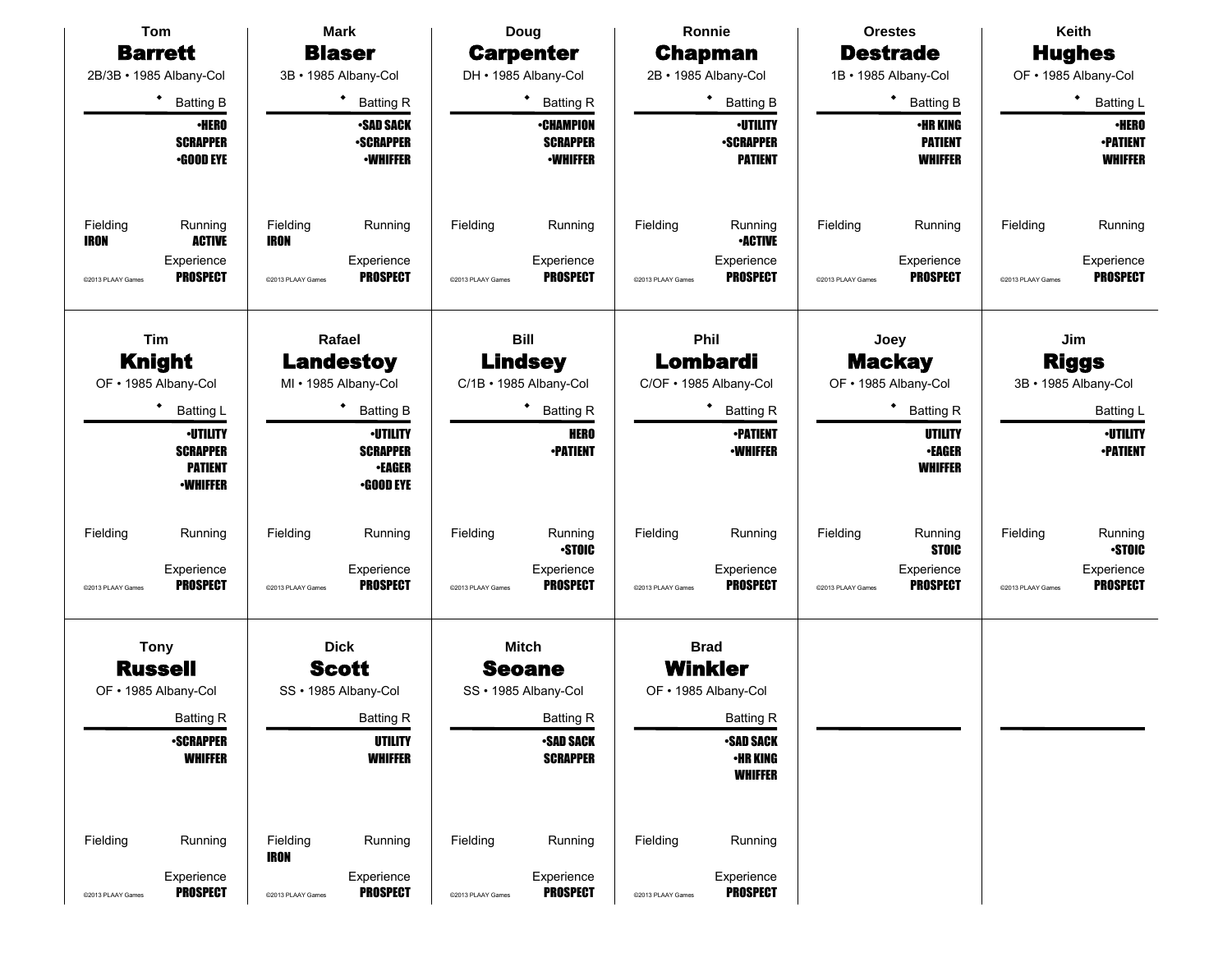|                                                | <b>Doug</b>                                                                            |                                                  |                                                                                 |                                                      | <b>Brad</b>                                                                            |                                  | Tim                                                                             |                                                      | Logan                                                                    |                                                     | <b>Mark</b>                                                                            |
|------------------------------------------------|----------------------------------------------------------------------------------------|--------------------------------------------------|---------------------------------------------------------------------------------|------------------------------------------------------|----------------------------------------------------------------------------------------|----------------------------------|---------------------------------------------------------------------------------|------------------------------------------------------|--------------------------------------------------------------------------|-----------------------------------------------------|----------------------------------------------------------------------------------------|
|                                                | <b>Drabek</b>                                                                          |                                                  |                                                                                 |                                                      | <b>Arnsberg</b>                                                                        |                                  | <b>Byron</b>                                                                    |                                                      | <b>Easley</b>                                                            |                                                     | <b>Ferguson</b>                                                                        |
|                                                | SP · 1985 Albany-Col                                                                   |                                                  |                                                                                 |                                                      | SP · 1985 Albany-Col                                                                   |                                  | SP · 1985 Albany-Col                                                            |                                                      | RP · 1985 Albany-Col                                                     |                                                     | SP/RP · 1985 Albany-Col                                                                |
|                                                | Pitching R <sup>+</sup> Batting R                                                      |                                                  |                                                                                 | Pitching R <sup>+</sup>                              | <b>Batting R</b>                                                                       |                                  | Pitching R <sup>+</sup> Batting R                                               | Pitching R <sup>+</sup>                              | <b>Batting R</b>                                                         |                                                     | Pitching R <sup>+</sup> Batting R                                                      |
| <b>STAR</b><br><b>FLASH•</b><br><b>CONTROL</b> | <b>SAD SACK</b><br><b>UTILITY</b><br><b>SCRAPPER</b><br><b>EAGER</b><br><b>WHIFFER</b> |                                                  |                                                                                 | ACE<br><b>STAR</b><br><b>FLASH</b><br><b>CONTROL</b> | <b>SAD SACK</b><br><b>UTILITY</b><br><b>SCRAPPER</b><br><b>EAGER</b><br><b>WHIFFER</b> | <b>STAR</b>                      | <b>SAD SACK</b><br><b>UTILITY</b><br><b>SCRAPPER</b><br>EAGER<br><b>WHIFFER</b> | <b>STAR</b><br><b>FLASH</b>                          | <b>SAD SACK</b><br><b>UTILITY</b><br><b>SCRAPPER</b><br>EAGER<br>WHIFFER | <b>STAR</b><br><b>FLASH</b>                         | <b>SAD SACK</b><br><b>UTILITY</b><br><b>SCRAPPER</b><br><b>EAGER</b><br><b>WHIFFER</b> |
| Fielding                                       | Running<br><b>STOIC</b>                                                                |                                                  |                                                                                 | Fielding                                             | Running<br><b>STOIC</b>                                                                | Fielding<br><b>IRON</b>          | Running<br><b>STOIC</b>                                                         | Fielding<br>IRON                                     | Running<br><b>STOIC</b>                                                  | Fielding                                            | Running<br><b>STOIC</b>                                                                |
| @2013 PLAAY Games                              | Experience<br><b>PROSPECT</b>                                                          |                                                  |                                                                                 | @2013 PLAAY Games                                    | Experience<br><b>PROSPECT</b>                                                          | @2013 PLAAY Games                | Experience<br><b>PROSPECT</b>                                                   | @2013 PLAAY Games                                    | Experience<br><b>PROSPECT</b>                                            | @2013 PLAAY Games                                   | Experience<br><b>PROSPECT</b>                                                          |
|                                                | <b>Steve</b>                                                                           |                                                  | Randy                                                                           |                                                      | Kevin                                                                                  |                                  | <b>Scott</b>                                                                    |                                                      | <b>Scott</b>                                                             |                                                     | <b>Bob</b>                                                                             |
|                                                | <b>Frey</b>                                                                            |                                                  | <b>Graham</b>                                                                   |                                                      | <b>Hickey</b>                                                                          |                                  | <b>Nielsen</b>                                                                  |                                                      | <b>Patterson</b>                                                         |                                                     | <b>Tewksbury</b>                                                                       |
|                                                | RP · 1985 Albany-Col                                                                   |                                                  | CL · 1985 Albany-Col                                                            |                                                      | CL · 1985 Albany-Col                                                                   |                                  | SP · 1985 Albany-Col                                                            | RP · 1985 Albany-Col                                 |                                                                          |                                                     | SP · 1985 Albany-Col                                                                   |
|                                                | Pitching L * Batting L                                                                 |                                                  | Pitching R <sup>+</sup> Batting R                                               |                                                      | Pitching L * Batting L                                                                 |                                  | Pitching R <sup>+</sup> Batting R                                               |                                                      | Pitching R <sup>+</sup> Batting R                                        |                                                     | Pitching R <sup>+</sup> Batting R                                                      |
| FLASH<br><b>CONTROL</b>                        | <b>SAD SACK</b><br>UTILITY<br><b>SCRAPPER</b><br>EAGER<br><b>WHIFFER</b>               | <b>STAR</b><br><b>FLASH</b><br><b>DB CONTROL</b> | <b>SAD SACK</b><br>UTILITY<br><b>SCRAPPER</b><br><b>EAGER</b><br><b>WHIFFER</b> | <b>STAR</b><br><b>FLASH</b> •<br><b>CONTROL</b>      | <b>SAD SACK</b><br>UTILITY<br><b>SCRAPPER</b><br><b>EAGER</b><br><b>WHIFFER</b>        | <b>STAR</b><br><b>DB CONTROL</b> | <b>SAD SACK</b><br>UTILITY<br><b>SCRAPPER</b><br><b>EAGER</b><br><b>WHIFFER</b> | ACE<br><b>STAR</b><br><b>FLASH</b><br><b>CONTROL</b> | <b>SAD SACK</b><br>UTILITY<br><b>SCRAPPER</b><br>EAGER<br><b>WHIFFER</b> | <b>STAR-</b><br><b>FLASH</b> •<br><b>DB CONTROL</b> | <b>SAD SACK</b><br>UTILITY<br><b>SCRAPPER</b><br>EAGER<br><b>WHIFFER</b>               |
| Fielding                                       | Running<br><b>STOIC</b>                                                                | Fielding                                         | Running<br><b>STOIC</b>                                                         | Fielding                                             | Running<br><b>STOIC</b>                                                                | Fielding                         | Running<br><b>STOIC</b>                                                         | Fielding                                             | Running<br><b>STOIC</b>                                                  | Fielding                                            | Running<br><b>STOIC</b>                                                                |
| @2013 PLAAY Games                              | Experience<br><b>PROSPECT</b>                                                          | @2013 PLAAY Games                                | Experience<br><b>PROSPECT</b>                                                   | @2013 PLAAY Games                                    | Experience<br><b>PROSPECT</b>                                                          | @2013 PLAAY Games                | Experience<br><b>PROSPECT</b>                                                   | @2013 PLAAY Games                                    | Experience<br><b>PROSPECT</b>                                            | @2013 PLAAY Games                                   | Experience<br><b>PROSPECT</b>                                                          |
|                                                |                                                                                        |                                                  |                                                                                 |                                                      |                                                                                        |                                  |                                                                                 |                                                      |                                                                          |                                                     |                                                                                        |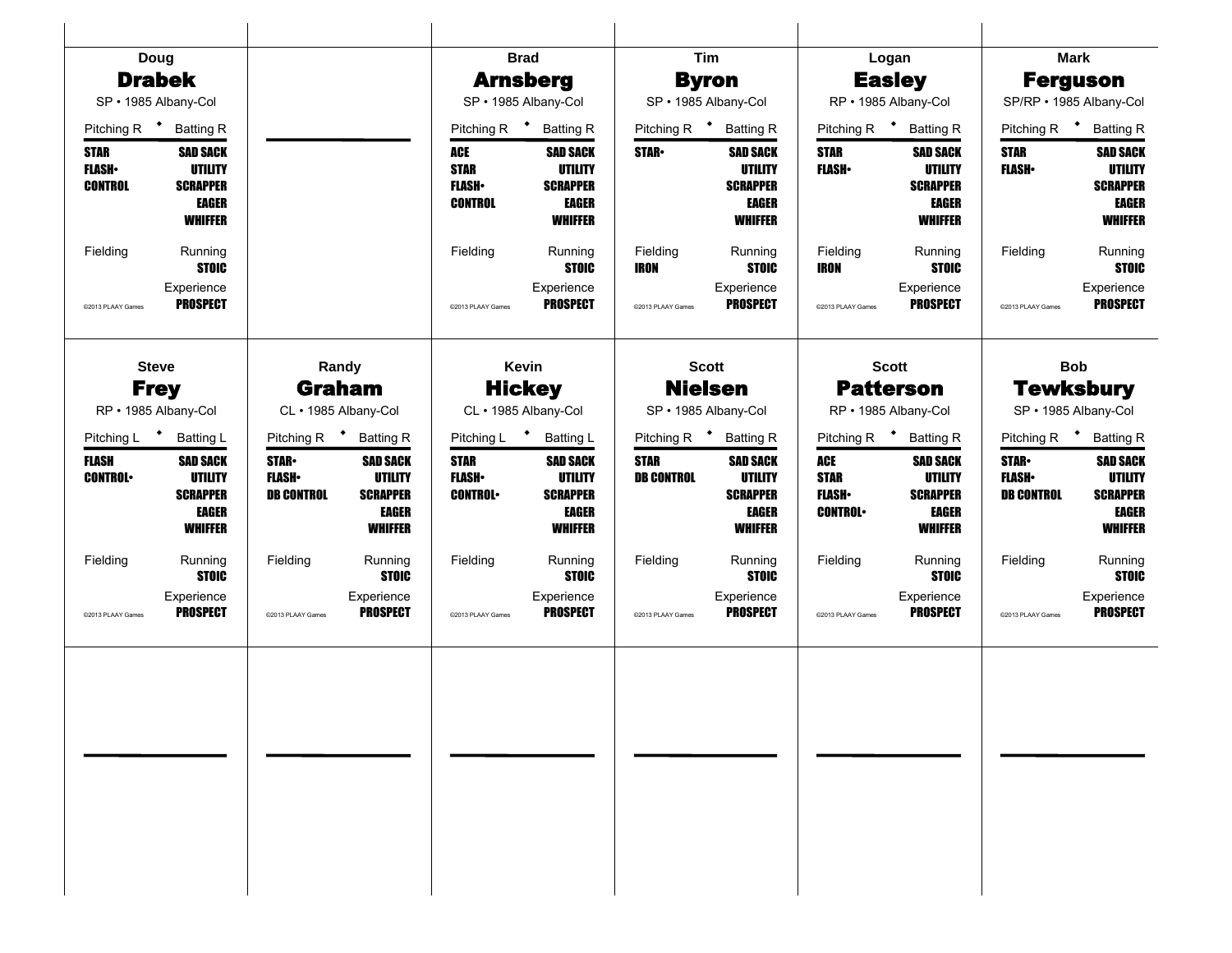|                               | Marv                                                             |                                                | Roger                                              |                       | Ron                                                             |                         | Pat                                                   |                   | Dave                                           |                   | Tom                                                    |
|-------------------------------|------------------------------------------------------------------|------------------------------------------------|----------------------------------------------------|-----------------------|-----------------------------------------------------------------|-------------------------|-------------------------------------------------------|-------------------|------------------------------------------------|-------------------|--------------------------------------------------------|
|                               | <b>Foley</b>                                                     |                                                | <b>Jensen</b>                                      |                       | <b>Karkovice</b>                                                |                         | <b>Kelly</b>                                          |                   | <b>McLaughlin</b>                              |                   | <b>Moritz</b>                                          |
|                               | C · 1985 Glens Falls                                             |                                                | OF • 1985 Glens Falls                              |                       | C · 1985 Glens Falls                                            |                         | C · 1985 Glens Falls                                  |                   | 1B · 1985 Glens Falls                          |                   | OF . 1985 Glens Falls                                  |
|                               | ٠<br><b>Batting L</b>                                            |                                                | $\bullet$<br><b>Batting R</b>                      |                       | ٠<br><b>Batting R</b>                                           |                         | ٠<br><b>Batting R</b>                                 |                   | * Batting L                                    |                   | ٠<br><b>Batting R</b>                                  |
|                               | <b>PATIENT</b><br><b>WHIFFER</b>                                 |                                                | <b>-UTILITY</b><br><b>EAGER</b><br><b>-WHIFFER</b> |                       | UTILITY<br><b>·HR KING</b><br><b>-PATIENT</b><br><b>WHIFFER</b> |                         | <b>•CHAMPION</b><br><b>PATIENT</b><br><b>-WHIFFER</b> |                   | HERO<br><b>SCRAPPER</b><br><b>•GOOD EYE</b>    |                   | <b>•SCRAPPER</b><br><b>-PATIENT</b><br><b>-WHIFFER</b> |
| Fielding                      | Running<br><b>STOIC</b>                                          | Fielding                                       | Running<br><b>STOIC</b>                            | Fielding              | Running                                                         | Fielding                | Running                                               | Fielding          | Running                                        | Fielding          | Running<br><b>STOIC</b>                                |
| @2013 PLAAY Games             | Experience                                                       | @2013 PLAAY Games                              | Experience<br><b>PROSPECT</b>                      | @2013 PLAAY Games     | Experience<br><b>PROSPECT</b>                                   | @2013 PLAAY Games       | Experience<br><b>PROSPECT</b>                         | @2013 PLAAY Games | Experience<br><b>PROSPECT</b>                  | @2013 PLAAY Games | Experience<br><b>PROSPECT</b>                          |
|                               | <b>Russ</b>                                                      |                                                | <b>Cliff</b>                                       |                       | Rolando                                                         |                         | Ramon                                                 |                   | Ron                                            |                   | Ed                                                     |
|                               | <b>Morman</b><br>1B · 1985 Glens Falls                           | <b>Pastornicky</b><br>2B/3B · 1985 Glens Falls |                                                    |                       | <b>Pino</b><br>2B · 1985 Glens Falls                            |                         | <b>Romero</b><br>MI . 1985 Glens Falls                |                   | <b>Scheer</b>                                  |                   | <b>Sedar</b><br>1B · 1985 Glens Falls                  |
|                               | <b>Batting R</b>                                                 |                                                | <b>Batting R</b>                                   | ٠<br><b>Batting R</b> |                                                                 |                         | <b>Batting B</b>                                      |                   | OF • 1985 Glens Falls<br>٠<br><b>Batting B</b> |                   | <b>Batting R</b>                                       |
|                               | <b>•CHAMPION</b>                                                 |                                                | <b>-UTILITY</b>                                    |                       | <b>UTILITY</b>                                                  |                         | <b>SAD SACK</b>                                       |                   | <b>·UTILITY</b>                                |                   | <b>•SAD SACK</b>                                       |
|                               | <b>•SLUGGER</b>                                                  |                                                | <b>•EAGER</b>                                      |                       | <b>SCRAPPER</b>                                                 |                         | <b>•UTILITY</b>                                       |                   | <b>•WHIFFER</b>                                |                   | <b>•SCRAPPER</b>                                       |
|                               | <b>•PATIENT</b>                                                  |                                                | <b>-WHIFFER</b>                                    |                       | <b>PATIENT</b><br><b>WHIFFER</b>                                |                         | <b>SCRAPPER</b><br><b>PATIENT</b><br><b>WHIFFER</b>   |                   |                                                |                   | <b>PATIENT</b><br><b><i>•WHIFFER</i></b>               |
| Fielding<br><b>Delta SHRK</b> | Running<br><b>STOIC</b>                                          | Fielding<br>IRON                               | Running                                            | Fielding              | Running                                                         | Fielding                | Running<br><b>STOIC</b>                               | Fielding          | Running                                        | Fielding          | Running                                                |
| @2013 PLAAY Games             | Experience<br><b>PROSPECT</b>                                    | @2013 PLAAY Games                              | Experience<br><b>PROSPECT</b>                      | @2013 PLAAY Games     | Experience<br><b>PROSPECT</b>                                   | @2013 PLAAY Games       | Experience<br><b>PROSPECT</b>                         | @2013 PLAAY Games | Experience<br><b>PROSPECT</b>                  | @2013 PLAAY Games | Experience<br><b>PROSPECT</b>                          |
|                               | Craig                                                            |                                                | <b>Mike</b>                                        |                       | Kent                                                            |                         | Ken                                                   |                   |                                                |                   |                                                        |
|                               | <b>Smajstria</b>                                                 |                                                | <b>Soper</b>                                       |                       | <b>Torve</b>                                                    |                         | <b>Williams</b>                                       |                   |                                                |                   |                                                        |
|                               | MI/3B · 1985 Glens Falls                                         |                                                | SS · 1985 Glens Falls                              |                       | 3B · 1985 Glens Falls                                           |                         | OF . 1985 Glens Falls                                 |                   |                                                |                   |                                                        |
|                               | <b>Batting B</b>                                                 |                                                | <b>Batting R</b>                                   |                       | Batting L                                                       |                         | <b>Batting R</b>                                      |                   |                                                |                   |                                                        |
|                               | <b>•HERO</b><br><b>SCRAPPER</b><br><b>•EAGER</b><br>$-$ GOOD EYE |                                                | <b>HERO</b><br><b>-SCRAPPER</b><br><b>EAGER</b>    |                       | <b>HERO</b><br><b>-PATIENT</b><br><b>•WHIFFER</b>               |                         | <b>•HR KING</b><br><b>-WHIFFER</b>                    |                   |                                                |                   |                                                        |
| Fielding                      | Running<br><b>•ACTIVE</b>                                        | Fielding<br><b>IRON</b>                        | Running                                            | Fielding              | Running                                                         | Fielding<br><b>IRON</b> | Running<br><b>•ACTIVE</b>                             |                   |                                                |                   |                                                        |
| @2013 PLAAY Games             | Experience<br><b>PROSPECT</b>                                    | @2013 PLAAY Games                              | Experience<br><b>PROSPECT</b>                      | @2013 PLAAY Games     | Experience<br><b>PROSPECT</b>                                   | @2013 PLAAY Games       | Experience<br><b>PROSPECT</b>                         |                   |                                                |                   |                                                        |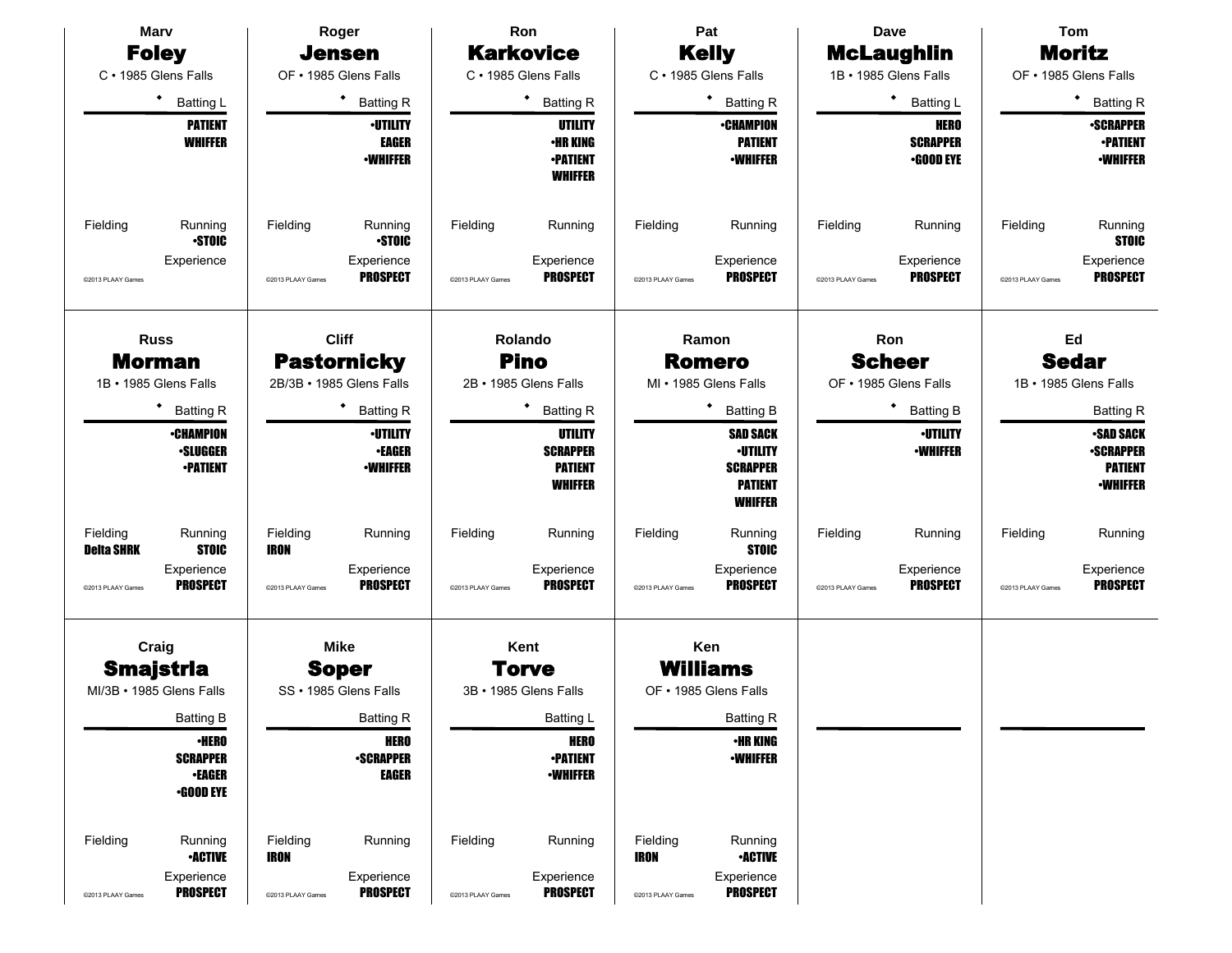|                           | <b>Mark</b>                       |                         |                                                      |                             | <b>Rich</b>                       |                         | Pedro                             |                         | Jack                              |                         | Jim                               |  |
|---------------------------|-----------------------------------|-------------------------|------------------------------------------------------|-----------------------------|-----------------------------------|-------------------------|-----------------------------------|-------------------------|-----------------------------------|-------------------------|-----------------------------------|--|
|                           | <b>Williams</b>                   |                         |                                                      |                             | <b>Devincenzo</b>                 |                         | Guzman                            |                         | <b>Hardy</b>                      |                         | <b>Hickey</b>                     |  |
|                           | RP · 1985 Glens Falls             |                         |                                                      |                             | SP · 1985 Glens Falls             |                         | RP/SP · 1985 Glens Falls          |                         | CL · 1985 Glens Falls             |                         | RP/SP · 1985 Glens Falls          |  |
| Pitching R $\bullet$      | <b>Batting R</b>                  |                         |                                                      | Pitching L <sup>+</sup>     | <b>Batting L</b>                  | Pitching R <sup>+</sup> | <b>Batting R</b>                  | Pitching R <sup>+</sup> | <b>Batting R</b>                  | Pitching R $\bullet$    | <b>Batting R</b>                  |  |
| <b>WORKMAN-</b>           | <b>SAD SACK</b>                   |                         |                                                      | <b>STRUGGLER</b>            | <b>SAD SACK</b>                   | WORKMAN                 | <b>SAD SACK</b>                   | <b>STAR</b>             | <b>SAD SACK</b>                   |                         | <b>SAD SACK</b>                   |  |
| <b>FLASH</b> •<br>CONTROL | <b>UTILITY</b><br><b>SCRAPPER</b> |                         |                                                      | <b>FLASH</b><br><b>WILD</b> | UTILITY<br><b>SCRAPPER</b>        | <b>WILD•</b>            | <b>UTILITY</b><br><b>SCRAPPER</b> | <b>FLASH</b> •          | <b>UTILITY</b><br><b>SCRAPPER</b> |                         | <b>UTILITY</b><br><b>SCRAPPER</b> |  |
|                           | EAGER                             |                         |                                                      |                             | EAGER                             |                         | <b>EAGER</b>                      |                         | <b>EAGER</b>                      |                         | <b>EAGER</b>                      |  |
|                           | <b>WHIFFER</b>                    |                         |                                                      |                             | WHIFFER                           |                         | <b>WHIFFER</b>                    |                         | <b>WHIFFER</b>                    |                         | <b>WHIFFER</b>                    |  |
| Fielding                  | Running<br><b>STOIC</b>           |                         |                                                      | Fielding                    | Running<br><b>STOIC</b>           | Fielding                | Running<br><b>STOIC</b>           | Fielding                | Running<br><b>STOIC</b>           | Fielding                | Running<br><b>STOIC</b>           |  |
| @2013 PLAAY Games         | Experience<br><b>PROSPECT</b>     |                         |                                                      | @2013 PLAAY Games           | Experience<br><b>PROSPECT</b>     | @2013 PLAAY Games       | Experience<br><b>PROSPECT</b>     | @2013 PLAAY Games       | Experience<br><b>PROSPECT</b>     | @2013 PLAAY Games       | Experience<br><b>PROSPECT</b>     |  |
|                           | John<br><b>Johnson</b>            |                         | Tom<br><b>Layton</b>                                 |                             | <b>Tom</b><br><b>Mullen</b>       |                         | <b>Vicente</b><br><b>Palacios</b> |                         | <b>Eric</b><br><b>Schmidt</b>     |                         | Kenneth<br><b>Walker</b>          |  |
|                           | SP · 1985 Glens Falls             |                         | RP/SP · 1985 Glens Falls<br>SP/RP . 1985 Glens Falls |                             |                                   |                         | SP/RP • 1985 Glens Falls          | SP · 1985 Glens Falls   |                                   | RP · 1985 Glens Falls   |                                   |  |
| Pitching R $\bullet$      | <b>Batting R</b>                  | Pitching R <sup>+</sup> | <b>Batting R</b>                                     |                             | Pitching R <sup>+</sup> Batting R | Pitching R $\bullet$    | <b>Batting R</b>                  | Pitching R $\bullet$    | <b>Batting R</b>                  | Pitching R <sup>+</sup> | <b>Batting R</b>                  |  |
| <b>WORKMAN</b>            | <b>SAD SACK</b>                   | <b>STAR</b>             | <b>SAD SACK</b>                                      | <b>ACE</b>                  | <b>SAD SACK</b>                   | WORKMAN                 | <b>SAD SACK</b>                   | <b>STAR</b>             | <b>SAD SACK</b>                   | <b>WORKMAN</b>          | <b>SAD SACK</b>                   |  |
| <b>FLASH</b> •            | <b>UTILITY</b>                    |                         | <b>UTILITY</b>                                       | <b>FLASH</b>                | <b>UTILITY</b>                    | <b>WILD</b>             | <b>UTILITY</b>                    |                         | <b>UTILITY</b>                    | <b>FLASH</b> •          | UTILITY                           |  |
|                           | <b>SCRAPPER</b><br>EAGER          |                         | <b>SCRAPPER</b><br><b>EAGER</b>                      | <b>DB CONTROL</b>           | <b>SCRAPPER</b><br><b>EAGER</b>   |                         | <b>SCRAPPER</b><br><b>EAGER</b>   |                         | <b>SCRAPPER</b><br><b>EAGER</b>   |                         | <b>SCRAPPER</b><br><b>EAGER</b>   |  |
|                           | <b>WHIFFER</b>                    |                         | <b>WHIFFER</b>                                       |                             | WHIFFER                           |                         | <b>WHIFFER</b>                    |                         | <b>WHIFFER</b>                    |                         | <b>WHIFFER</b>                    |  |
| Fielding                  | Running<br><b>STOIC</b>           | Fielding                | Running<br><b>STOIC</b>                              | Fielding                    | Running<br><b>STOIC</b>           | Fielding                | Running<br><b>STOIC</b>           | Fielding<br><b>IRON</b> | Running<br><b>STOIC</b>           | Fielding                | Running<br><b>STOIC</b>           |  |
|                           | Experience                        |                         | Experience                                           |                             | Experience                        |                         | Experience                        |                         | Experience                        |                         | Experience                        |  |
| @2013 PLAAY Games         | <b>PROSPECT</b>                   | @2013 PLAAY Games       | <b>PROSPECT</b>                                      | @2013 PLAAY Games           | PROSPECT                          | @2013 PLAAY Games       | <b>PROSPECT</b>                   | @2013 PLAAY Games       | <b>PROSPECT</b>                   | @2013 PLAAY Games       | <b>PROSPECT</b>                   |  |
|                           |                                   |                         |                                                      |                             |                                   |                         |                                   |                         |                                   |                         |                                   |  |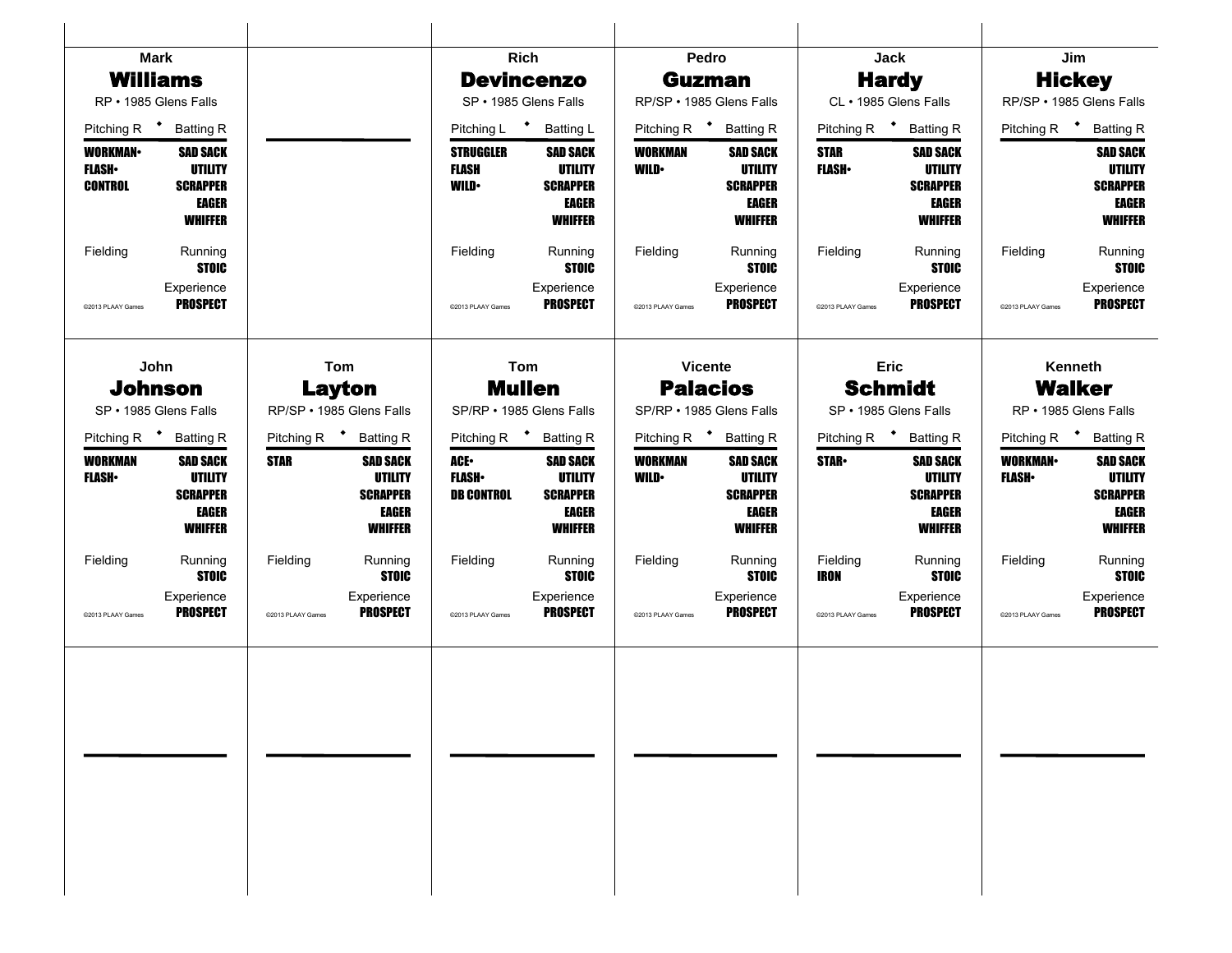| Kerry                                                                                                                                                                                  | <b>Mike</b>                                                                                                                                                                    | Craig                                                                                                                                                                                        | Kim                                                                                       | <b>Nellie</b>                                                                             | <b>Felix</b>                                                                                |
|----------------------------------------------------------------------------------------------------------------------------------------------------------------------------------------|--------------------------------------------------------------------------------------------------------------------------------------------------------------------------------|----------------------------------------------------------------------------------------------------------------------------------------------------------------------------------------------|-------------------------------------------------------------------------------------------|-------------------------------------------------------------------------------------------|---------------------------------------------------------------------------------------------|
| <b>Baker</b>                                                                                                                                                                           | <b>Berger</b>                                                                                                                                                                  | <b>Brown</b>                                                                                                                                                                                 | <b>Christensen</b>                                                                        | <b>DeLarosa</b>                                                                           | <b>Fermin</b>                                                                               |
| C · 1985 Nashua                                                                                                                                                                        | CI/OF . 1985 Nashua                                                                                                                                                            | OF · 1985 Nashua                                                                                                                                                                             | MI • 1985 Nashua                                                                          | OF • 1985 Nashua                                                                          | SS · 1985 Nashua                                                                            |
| $\bullet$<br><b>Batting R</b>                                                                                                                                                          | $\bullet$<br><b>Batting R</b>                                                                                                                                                  | ٠<br><b>Batting R</b>                                                                                                                                                                        | <b>Batting R</b>                                                                          | $\bullet$<br><b>Batting L</b>                                                             | $\bullet$<br><b>Batting R</b>                                                               |
| <b>•SAD SACK</b><br><b>-UTILITY</b><br><b>WHIFFER</b>                                                                                                                                  | <b>WHIFFER</b>                                                                                                                                                                 | <b>UTILITY</b><br><b>WHIFFER</b>                                                                                                                                                             | <b>-SAD SACK</b><br><b>·UTILITY</b><br><b>SCRAPPER</b><br><b>WHIFFER</b>                  | <b>-SAD SACK</b><br><b>•UTILITY</b><br><b>WHIFFER</b>                                     | <b>·UTILITY</b><br><b>SCRAPPER</b><br><b>-GOOD EYE</b>                                      |
| Fielding<br>Running<br><b>STOIC</b><br>Experience<br><b>PROSPECT</b><br>@2013 PLAAY Games                                                                                              | Running<br>Fielding<br><b>IRON-</b><br>Experience<br><b>PROSPECT</b><br>@2013 PLAAY Games                                                                                      | Fielding<br>Running<br>Experience<br><b>PROSPECT</b><br>@2013 PLAAY Games                                                                                                                    | Fielding<br>Running<br><b>STOIC</b><br>Experience<br><b>PROSPECT</b><br>@2013 PLAAY Games | Fielding<br>Running<br>Experience<br><b>PROSPECT</b><br>@2013 PLAAY Games                 | Fielding<br>Running<br><b>•ACTIVE</b><br>Experience<br><b>PROSPECT</b><br>@2013 PLAAY Games |
| Ken<br><b>Ford</b><br>OF • 1985 Nashua                                                                                                                                                 | Paul<br><b>Fryer</b><br>3B · 1985 Nashua                                                                                                                                       | Sam<br><b>Haro</b><br>OF · 1985 Nashua                                                                                                                                                       | <b>Tony</b><br><b>Laird</b><br>OF · 1985 Nashua                                           | <b>Steve</b><br><b>McAllister</b><br>2B/3B · 1985 Nashua                                  | Jim<br><b>Opie</b><br>OF • 1985 Nashua                                                      |
| $\bullet$<br><b>Batting R</b><br><b>HERO</b><br>•EAGER                                                                                                                                 | <b>Batting R</b><br><b>SAD SACK</b><br><b>SCRAPPER</b><br><b>EAGER</b><br><b>WHIFFER</b>                                                                                       | ٠<br><b>Batting B</b><br><b>•HERO</b><br><b>SCRAPPER</b><br><b>-WHIFFER</b>                                                                                                                  | <b>Batting L</b><br><b>-SCRAPPER</b><br><b>•PATIENT</b><br><b>•WHIFFER</b>                | ٠<br><b>Batting L</b><br><b>-UTILITY</b><br><b>SCRAPPER</b><br>EAGER                      | <b>Batting R</b><br><b>HERO</b><br><b>-SCRAPPER</b><br><b>-PATIENT</b><br><b>-WHIFFER</b>   |
| Fielding<br>Running<br>Experience<br><b>PROSPECT</b><br>@2013 PLAAY Games                                                                                                              | Fielding<br>Running<br><b>IRON</b><br>Experience<br><b>PROSPECT</b><br>@2013 PLAAY Games                                                                                       | Fielding<br>Running<br><b>ACTIVE</b><br>Experience<br><b>PROSPECT</b><br>@2013 PLAAY Games                                                                                                   | Fielding<br>Running<br>Experience<br><b>PROSPECT</b><br>@2013 PLAAY Games                 | Fielding<br>Running<br><b>STOIC</b><br>Experience<br><b>PROSPECT</b><br>@2013 PLAAY Games | Fielding<br>Running<br>Experience<br><b>PROSPECT</b><br>@2013 PLAAY Games                   |
| <b>Bip</b><br><b>Roberts</b><br>2B · 1985 Nashua<br><b>Batting B</b><br><b>•HERO</b><br><b>SCRAPPER</b><br><b>•EAGER</b><br>Fielding<br>Running<br><b>ACTIVE</b><br>IRON<br>Experience | Ruben<br><b>Rodriguez</b><br>C · 1985 Nashua<br><b>Batting R</b><br><b>UTILITY</b><br><b>•SCRAPPER</b><br><b>EAGER</b><br><b>-WHIFFER</b><br>Fielding<br>Running<br>Experience | Ron<br><b>Wotus</b><br>MI · 1985 Nashua<br><b>Batting R</b><br><b>-SAD SACK</b><br><b>SCRAPPER</b><br><b>PATIENT</b><br><b>•WHIFFER</b><br>Fielding<br>Running<br><b>STOIC</b><br>Experience |                                                                                           |                                                                                           |                                                                                             |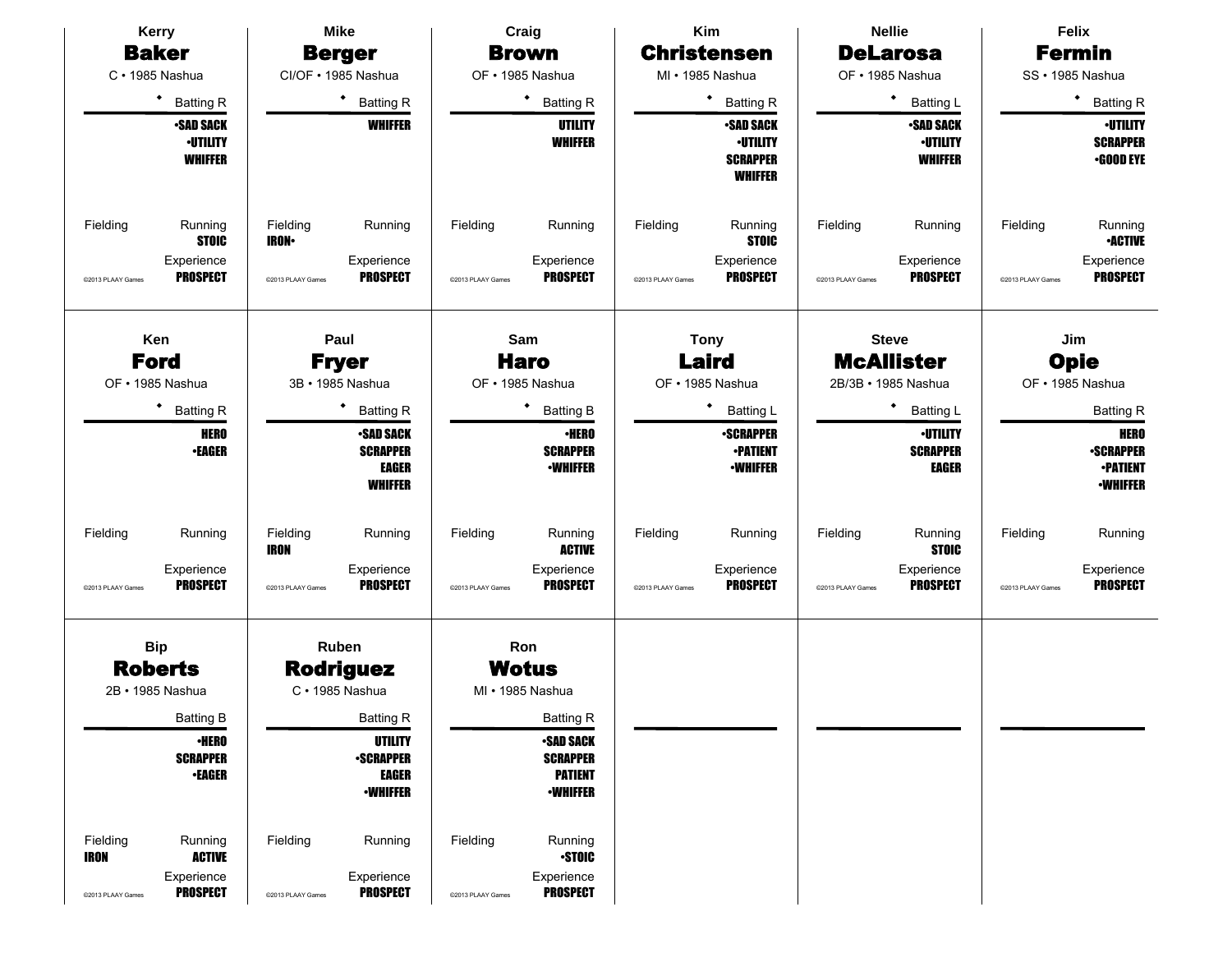| <b>Scott</b>                                         |                                                                                          |                               |                                                                 |                                        | <b>Scott</b>                                                                             |                             | <b>Stan</b>                                                              |                         | <b>Frankie</b>                                                                             |                               | <b>Dave</b>                                                                      |
|------------------------------------------------------|------------------------------------------------------------------------------------------|-------------------------------|-----------------------------------------------------------------|----------------------------------------|------------------------------------------------------------------------------------------|-----------------------------|--------------------------------------------------------------------------|-------------------------|--------------------------------------------------------------------------------------------|-------------------------------|----------------------------------------------------------------------------------|
| Wright                                               |                                                                                          |                               |                                                                 |                                        | <b>Bailes</b>                                                                            |                             | <b>Fansler</b>                                                           |                         | Griffin                                                                                    |                               | <b>Johnson</b>                                                                   |
| RP · 1985 Nashua                                     |                                                                                          |                               |                                                                 |                                        | RP/SP · 1985 Nashua                                                                      |                             | SP · 1985 Nashua                                                         |                         | RP/SP · 1985 Nashua                                                                        |                               | SP/RP · 1985 Nashua                                                              |
| Pitching R <sup>+</sup> Batting R                    |                                                                                          |                               |                                                                 | Pitching L <sup>+</sup>                | <b>Batting L</b>                                                                         |                             | Pitching R <sup>+</sup> Batting R                                        | Pitching L <sup>+</sup> | <b>Batting L</b>                                                                           |                               | Pitching R <sup>+</sup> Batting R                                                |
| <b>WORKMAN-</b><br><b>CONTROL</b>                    | SAD SACK<br><b>UTILITY</b><br><b>SCRAPPER</b><br>EAGER<br><b>WHIFFER</b>                 |                               |                                                                 | ACE.<br><b>FLASH</b><br><b>CONTROL</b> | <b>SAD SACK</b><br><b>UTILITY</b><br><b>SCRAPPER</b><br>EAGER<br><b>WHIFFER</b>          | <b>STAR</b>                 | <b>HERO</b><br><b>SCRAPPER</b>                                           | <b>FLASH</b> •          | <b>SAD SACK</b><br><b>UTILITY</b><br><b>SCRAPPER</b><br>EAGER<br>WHIFFER                   | <b>STAR</b><br><b>CONTROL</b> | <b>SAD SACK</b><br><b>·UTILITY</b><br><b>SCRAPPER</b><br>EAGER<br><b>WHIFFER</b> |
| Fielding                                             | Running<br><b>STOIC</b>                                                                  |                               |                                                                 | Fielding<br>IRON                       | Running<br><b>STOIC</b>                                                                  | Fielding                    | Running<br><b>STOIC</b>                                                  | Fielding                | Running<br><b>STOIC</b>                                                                    | Fielding                      | Running<br><b>STOIC</b>                                                          |
| @2013 PLAAY Games                                    | Experience<br><b>PROSPECT</b>                                                            |                               |                                                                 | @2013 PLAAY Games                      | Experience<br><b>PROSPECT</b>                                                            | @2013 PLAAY Games           | Experience<br><b>PROSPECT</b>                                            | @2013 PLAAY Games       | Experience<br><b>PROSPECT</b>                                                              | @2013 PLAAY Games             | Experience<br><b>PROSPECT</b>                                                    |
| <b>Barry</b>                                         |                                                                                          |                               | Larry                                                           |                                        | Ravelo                                                                                   |                             | <b>Scott</b>                                                             |                         | Rich                                                                                       |                               | Dorn                                                                             |
| <b>Jones</b>                                         |                                                                                          |                               | <b>Lamonde</b>                                                  |                                        | <b>Manzanillo</b>                                                                        |                             | <b>Neal</b>                                                              |                         | <b>Sauveur</b>                                                                             |                               | <b>Taylor</b>                                                                    |
| RP · 1985 Nashua                                     |                                                                                          |                               | SP · 1985 Nashua                                                |                                        | SP/RP · 1985 Nashua                                                                      |                             | RP · 1985 Nashua                                                         | SP · 1985 Nashua        |                                                                                            |                               | SP/RP · 1985 Nashua                                                              |
| Pitching R <sup>+</sup> Batting R                    |                                                                                          | Pitching R <b>*</b> Batting R |                                                                 | Pitching L <sup>+</sup>                | <b>Batting L</b>                                                                         |                             | Pitching L <sup>+</sup> Batting R                                        | Pitching L <sup>+</sup> | <b>Batting L</b>                                                                           |                               | Pitching R <b>*</b> Batting R                                                    |
| ACE<br><b>STAR</b><br><b>FLASH</b><br><b>CONTROL</b> | <b>SAD SACK</b><br><b>UTILITY</b><br><b>SCRAPPER</b><br><b>PATIENT</b><br><b>WHIFFER</b> | <b>STAR</b>                   | <b>SAD SACK</b><br>UTILITY<br><b>SCRAPPER</b><br><b>WHIFFER</b> | <b>WORKMAN</b><br><b>WILD</b>          | <b>-SAD SACK</b><br><b>•UTILITY</b><br><b>SCRAPPER</b><br><b>EAGER</b><br><b>WHIFFER</b> | <b>STAR</b><br><b>FLASH</b> | <b>SAD SACK</b><br>UTILITY<br><b>SCRAPPER</b><br>EAGER<br><b>WHIFFER</b> | <b>STAR</b>             | <b>SAD SACK</b><br><b>•UTILITY</b><br><b>SCRAPPER</b><br><b>PATIENT</b><br><b>•WHIFFER</b> | <b>WORKMAN-</b>               | <b>SAD SACK</b><br>UTILITY<br><b>SCRAPPER</b><br><b>WHIFFER</b>                  |
| Fielding                                             | Running<br><b>STOIC</b>                                                                  | Fielding                      | Running<br><b>STOIC</b>                                         | Fielding                               | Running<br><b>STOIC</b>                                                                  | Fielding                    | Running<br><b>STOIC</b>                                                  | Fielding                | Running<br><b>STOIC</b>                                                                    | Fielding                      | Running<br><b>STOIC</b>                                                          |
| @2013 PLAAY Games                                    | Experience<br><b>PROSPECT</b>                                                            | @2013 PLAAY Games             | Experience<br><b>PROSPECT</b>                                   | @2013 PLAAY Games                      | Experience<br><b>PROSPECT</b>                                                            | @2013 PLAAY Games           | Experience<br><b>PROSPECT</b>                                            | @2013 PLAAY Games       | Experience<br><b>PROSPECT</b>                                                              | @2013 PLAAY Games             | Experience<br><b>PROSPECT</b>                                                    |
|                                                      |                                                                                          |                               |                                                                 |                                        |                                                                                          |                             |                                                                          |                         |                                                                                            |                               |                                                                                  |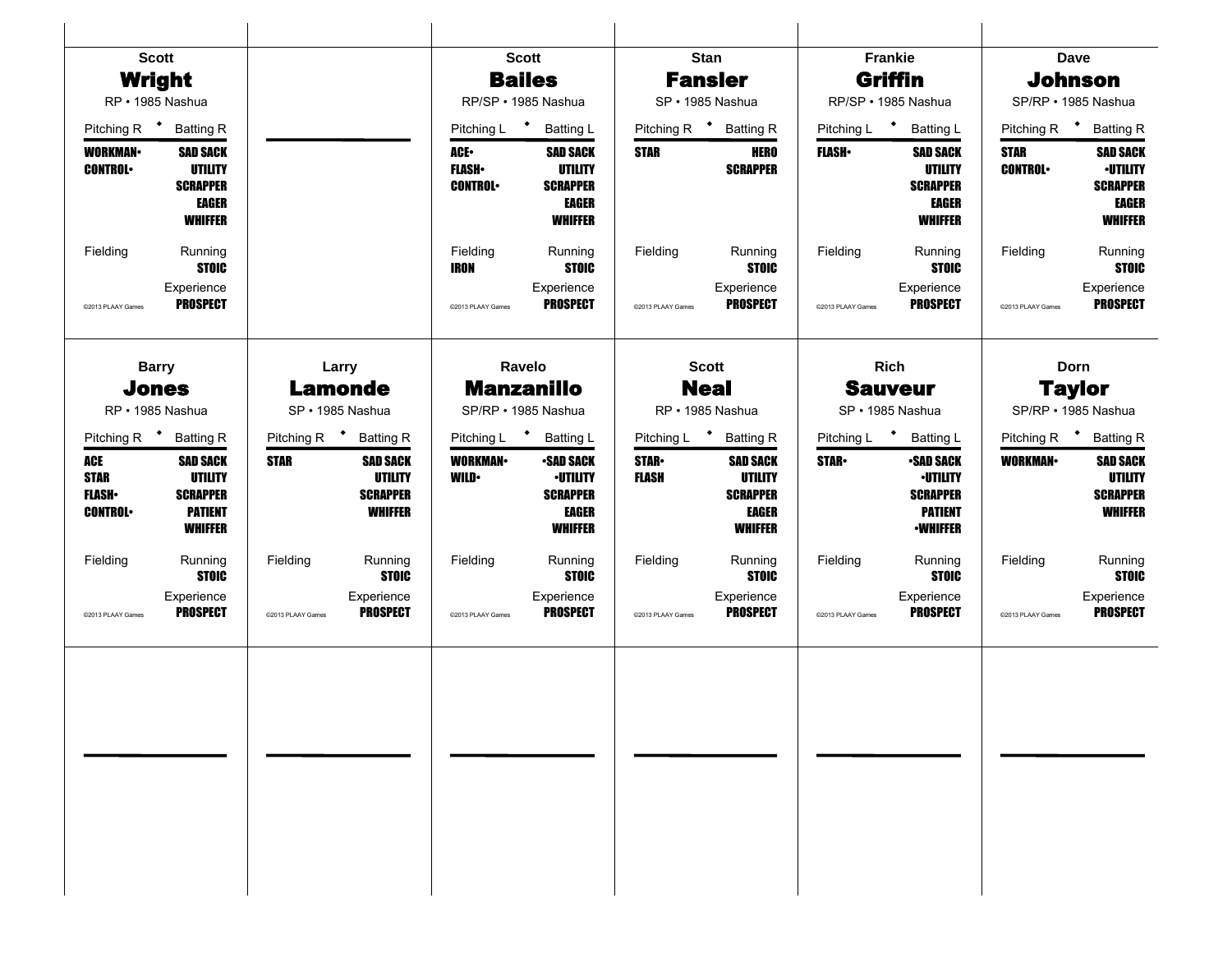|                         | Johnny                                                                   |                   | <b>Tony</b>                                                             |                   | Jim                                                       |                   | <b>Ellis</b>                                 |                         | <b>Chris</b>                                                         |                           | <b>DeMarlo</b>                                     |
|-------------------------|--------------------------------------------------------------------------|-------------------|-------------------------------------------------------------------------|-------------------|-----------------------------------------------------------|-------------------|----------------------------------------------|-------------------------|----------------------------------------------------------------------|---------------------------|----------------------------------------------------|
|                         | <b>Ackley</b>                                                            |                   | <b>Beal</b>                                                             |                   | <b>Bennett</b>                                            |                   | <b>Burks</b>                                 |                         | <b>Cannizzaro</b>                                                    |                           | <b>Hale</b>                                        |
| C/OF • 1985 New Britain |                                                                          |                   | OF . 1985 New Britain                                                   |                   | OF • 1985 New Britain                                     |                   | OF . 1985 New Britain                        |                         | 2B · 1985 New Britain                                                |                           | CI · 1985 New Britain                              |
|                         | $\bullet$<br><b>Batting R</b>                                            |                   | $\bullet$<br><b>Batting R</b>                                           |                   | ٠<br><b>Batting L</b>                                     |                   | ٠<br><b>Batting R</b>                        |                         | $\bullet$<br><b>Batting B</b>                                        |                           | $\bullet$<br><b>Batting R</b>                      |
|                         | <b>•HERO</b><br><b>·SLUGGER</b><br><b>•PATIENT</b><br><b>WHIFFER</b>     |                   | <b>-UTILITY</b><br><b>PATIENT</b><br><b>WHIFFER</b>                     |                   | <b>-SLUGGER</b><br><b>-PATIENT</b><br><b>WHIFFER</b>      |                   | <b>-WHIFFER</b>                              |                         | <b>•HERO</b><br><b>SCRAPPER</b><br><b>PATIENT</b><br><b>GOOD EYE</b> |                           | <b>-SCRAPPER</b>                                   |
| Fielding                | Running                                                                  | Fielding          | Running<br><b>•ACTIVE</b>                                               | Fielding          | Running                                                   | Fielding          | Running                                      | Fielding                | Running                                                              | Fielding<br><b>IRON</b> • | Running                                            |
| @2013 PLAAY Games       | Experience<br><b>PROSPECT</b>                                            | @2013 PLAAY Games | Experience<br><b>PROSPECT</b>                                           | @2013 PLAAY Games | Experience<br><b>PROSPECT</b>                             | @2013 PLAAY Games | Experience<br><b>PROSPECT</b>                | @2013 PLAAY Games       | Experience<br><b>PROSPECT</b>                                        | @2013 PLAAY Games         | Experience<br><b>PROSPECT</b>                      |
| 1B · 1985 New Britain   | Sam<br><b>Horn</b>                                                       |                   | John<br><b>Marzano</b><br>C · 1985 New Britain                          |                   | <b>Mark</b><br><b>Meleski</b><br>3B/2B · 1985 New Britain |                   | Dan<br><b>Oliva</b><br>OF • 1985 New Britain |                         | <b>Rey</b><br><b>Quinones</b><br>SS · 1985 New Britain               |                           | Gary<br><b>Tremblay</b><br>C · 1985 New Britain    |
|                         | ٠                                                                        |                   | ٠                                                                       |                   | ٠                                                         |                   | ٠                                            |                         | ٠                                                                    |                           |                                                    |
|                         | <b>Batting L</b><br><b>HERO</b>                                          |                   | <b>Batting R</b><br><b>-SCRAPPER</b>                                    |                   | <b>Batting L</b><br><b>·UTILITY</b>                       |                   | <b>Batting R</b><br><b>HERO</b>              |                         | <b>Batting R</b><br><b>-PATIENT</b>                                  |                           | <b>Batting R</b><br><b>UTILITY</b>                 |
|                         | <b>-PATIENT</b><br><b>WHIFFER</b>                                        |                   | EAGER                                                                   |                   | <b>SCRAPPER</b><br><b>-PATIENT</b><br><b>WHIFFER</b>      |                   | <b>-SCRAPPER</b><br>EAGER                    |                         |                                                                      |                           | <b>-SLUGGER</b><br><b>•EAGER</b><br><b>WHIFFER</b> |
| Fielding                | Running<br><b>STOIC</b>                                                  | Fielding          | Running                                                                 | Fielding          | Running<br><b>STOIC</b>                                   | Fielding          | Running                                      | Fielding<br><b>IRON</b> | Running                                                              | Fielding                  | Running<br><b>STOIC</b>                            |
| @2013 PLAAY Games       | Experience<br><b>PROSPECT</b>                                            | @2013 PLAAY Games | Experience<br><b>PROSPECT</b>                                           | @2013 PLAAY Games | Experience<br><b>PROSPECT</b>                             | @2013 PLAAY Games | Experience<br><b>PROSPECT</b>                | @2013 PLAAY Games       | Experience<br><b>PROSPECT</b>                                        | @2013 PLAAY Games         | Experience<br><b>PROSPECT</b>                      |
| Craig                   | <b>Walck</b><br>3B/2B · 1985 New Britain                                 |                   | Dana<br><b>Williams</b><br>OF • 1985 New Britain                        |                   |                                                           |                   |                                              |                         |                                                                      |                           |                                                    |
|                         | <b>Batting R</b>                                                         |                   | <b>Batting R</b>                                                        |                   |                                                           |                   |                                              |                         |                                                                      |                           |                                                    |
|                         | <b>-UTILITY</b><br><b>-SCRAPPER</b><br><b>PATIENT</b><br><b>-WHIFFER</b> |                   | <b>•CHAMPION</b><br><b>SCRAPPER</b><br><b>•EAGER</b><br><b>GOOD EYE</b> |                   |                                                           |                   |                                              |                         |                                                                      |                           |                                                    |
| Fielding                | Running                                                                  | Fielding          | Running<br><b>•ACTIVE</b>                                               |                   |                                                           |                   |                                              |                         |                                                                      |                           |                                                    |
| @2013 PLAAY Games       | Experience<br><b>PROSPECT</b>                                            | @2013 PLAAY Games | Experience<br><b>PROSPECT</b>                                           |                   |                                                           |                   |                                              |                         |                                                                      |                           |                                                    |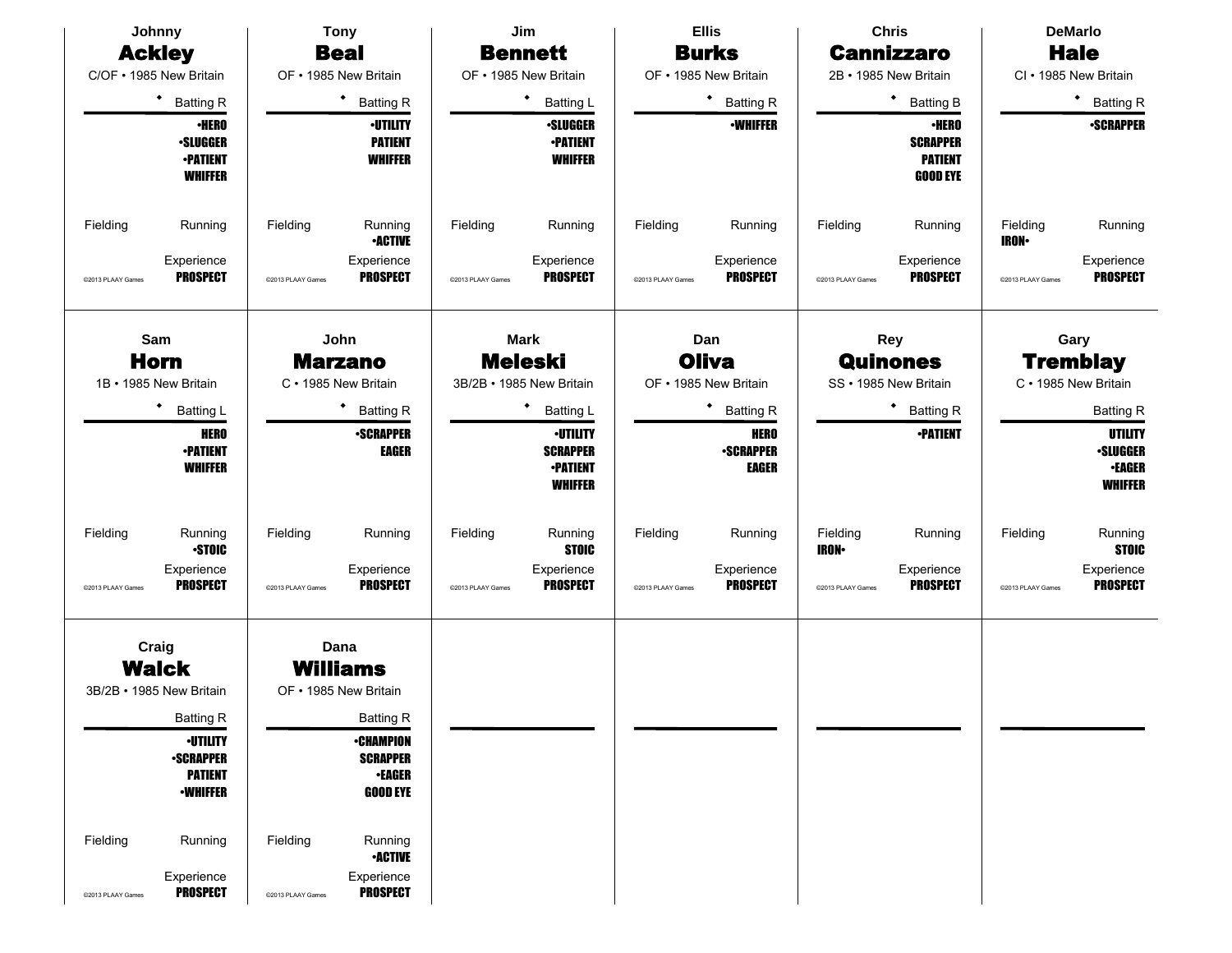|                                   |                                                                                 |                                                 | Rob                                                                             |                                                  | Tom                                                                                    |                                          | Pete                                                                            |                                             | <b>Chuck</b>                                                                           |                                             | <b>Chuck</b>                                                                           |
|-----------------------------------|---------------------------------------------------------------------------------|-------------------------------------------------|---------------------------------------------------------------------------------|--------------------------------------------------|----------------------------------------------------------------------------------------|------------------------------------------|---------------------------------------------------------------------------------|---------------------------------------------|----------------------------------------------------------------------------------------|---------------------------------------------|----------------------------------------------------------------------------------------|
|                                   |                                                                                 |                                                 | <b>Woodward</b>                                                                 |                                                  | <b>Bolton</b>                                                                          |                                          | <b>Cappadona</b>                                                                |                                             | <b>Dale</b>                                                                            |                                             | <b>Davis</b>                                                                           |
|                                   |                                                                                 |                                                 | SP · 1985 New Britain                                                           |                                                  | RP/SP • 1985 New Britain                                                               |                                          | RP/SP · 1985 New Britain                                                        |                                             | RP • 1985 New Britain                                                                  |                                             | SP/RP • 1985 New Britain                                                               |
|                                   |                                                                                 | Pitching R $\bullet$                            | <b>Batting R</b>                                                                | Pitching L <sup>+</sup>                          | <b>Batting L</b>                                                                       | Pitching L <sup>+</sup>                  | <b>Batting L</b>                                                                |                                             | Pitching R <b>*</b> Batting R                                                          |                                             | Pitching R <sup>+</sup> Batting R                                                      |
|                                   |                                                                                 | <b>STAR</b> •<br><b>FLASH</b><br><b>CONTROL</b> | <b>SAD SACK</b><br><b>UTILITY</b><br><b>SCRAPPER</b><br>EAGER<br><b>WHIFFER</b> | <b>WORKMAN</b><br><b>FLASH</b><br><b>CONTROL</b> | <b>SAD SACK</b><br><b>UTILITY</b><br><b>SCRAPPER</b><br><b>EAGER</b><br><b>WHIFFER</b> | <b>WORKMAN</b>                           | <b>SAD SACK</b><br><b>UTILITY</b><br><b>SCRAPPER</b><br>EAGER<br><b>WHIFFER</b> | <b>STAR</b><br><b>CONTROL</b>               | <b>SAD SACK</b><br><b>UTILITY</b><br><b>SCRAPPER</b><br><b>EAGER</b><br><b>WHIFFER</b> | <b>CONTROL</b>                              | <b>SAD SACK</b><br><b>UTILITY</b><br><b>SCRAPPER</b><br>EAGER<br><b>WHIFFER</b>        |
|                                   |                                                                                 | Fielding<br>IRON                                | Running<br><b>STOIC</b>                                                         | Fielding                                         | Running<br><b>STOIC</b>                                                                | Fielding                                 | Running<br><b>STOIC</b>                                                         | Fielding                                    | Running<br><b>STOIC</b>                                                                | Fielding                                    | Running<br><b>STOIC</b>                                                                |
|                                   |                                                                                 | @2013 PLAAY Games                               | Experience<br><b>PROSPECT</b>                                                   | @2013 PLAAY Games                                | Experience<br><b>PROSPECT</b>                                                          | @2013 PLAAY Games                        | Experience<br><b>PROSPECT</b>                                                   | @2013 PLAAY Games                           | Experience<br><b>PROSPECT</b>                                                          | @2013 PLAAY Games                           | Experience<br><b>PROSPECT</b>                                                          |
|                                   | <b>Steve</b>                                                                    |                                                 | <b>Scott</b>                                                                    |                                                  | John                                                                                   |                                          | John                                                                            |                                             | <b>Mike</b>                                                                            |                                             | Jeff                                                                                   |
|                                   | <b>Ellsworth</b><br>SP · 1985 New Britain                                       | <b>Gerring</b><br>RP · 1985 New Britain         |                                                                                 | <b>Leister</b><br>RP/SP • 1985 New Britain       |                                                                                        | <b>Mitchell</b><br>SP · 1985 New Britain |                                                                                 | <b>Rochford</b><br>SP · 1985 New Britain    |                                                                                        | <b>Sellers</b><br>SP • 1985 New Britain     |                                                                                        |
|                                   | Pitching R <sup>+</sup> Batting R                                               | Pitching R <sup>+</sup>                         | <b>Batting R</b>                                                                | Pitching R <sup>+</sup> Batting R                |                                                                                        | Pitching R <sup>+</sup> Batting R        |                                                                                 | Pitching L <sup>+</sup><br><b>Batting L</b> |                                                                                        | Pitching R <sup>+</sup><br><b>Batting R</b> |                                                                                        |
| <b>WORKMAN-</b><br><b>CONTROL</b> | <b>SAD SACK</b><br><b>UTILITY</b><br><b>SCRAPPER</b><br>EAGER<br><b>WHIFFER</b> | <b>STAR</b>                                     | <b>SAD SACK</b><br><b>UTILITY</b><br><b>SCRAPPER</b><br>EAGER<br><b>WHIFFER</b> | <b>STAR</b><br><b>FLASH</b>                      | <b>SAD SACK</b><br><b>UTILITY</b><br><b>SCRAPPER</b><br><b>EAGER</b><br><b>WHIFFER</b> | ACE.<br><b>CONTROL</b>                   | <b>SAD SACK</b><br><b>UTILITY</b><br><b>SCRAPPER</b><br>EAGER<br>WHIFFER        | <b>STAR</b>                                 | <b>SAD SACK</b><br>UTILITY<br><b>SCRAPPER</b><br><b>EAGER</b><br><b>WHIFFER</b>        | ACE.<br><b>FLASH</b><br><b>CONTROL</b>      | <b>SAD SACK</b><br><b>UTILITY</b><br><b>SCRAPPER</b><br><b>EAGER</b><br><b>WHIFFER</b> |
| Fielding                          | Running<br><b>STOIC</b>                                                         | Fielding                                        | Running<br><b>STOIC</b>                                                         | Fielding                                         | Running<br><b>STOIC</b>                                                                | Fielding                                 | Running<br><b>STOIC</b>                                                         | Fielding                                    | Running<br><b>STOIC</b>                                                                | Fielding                                    | Running<br><b>STOIC</b>                                                                |
| @2013 PLAAY Games                 | Experience<br>PROSPECT                                                          | @2013 PLAAY Games                               | Experience<br><b>PROSPECT</b>                                                   | @2013 PLAAY Games                                | Experience<br><b>PROSPECT</b>                                                          | @2013 PLAAY Games                        | Experience<br><b>PROSPECT</b>                                                   | @2013 PLAAY Games                           | Experience<br><b>PROSPECT</b>                                                          | @2013 PLAAY Games                           | Experience<br><b>PROSPECT</b>                                                          |
|                                   |                                                                                 |                                                 |                                                                                 |                                                  |                                                                                        |                                          |                                                                                 |                                             |                                                                                        |                                             |                                                                                        |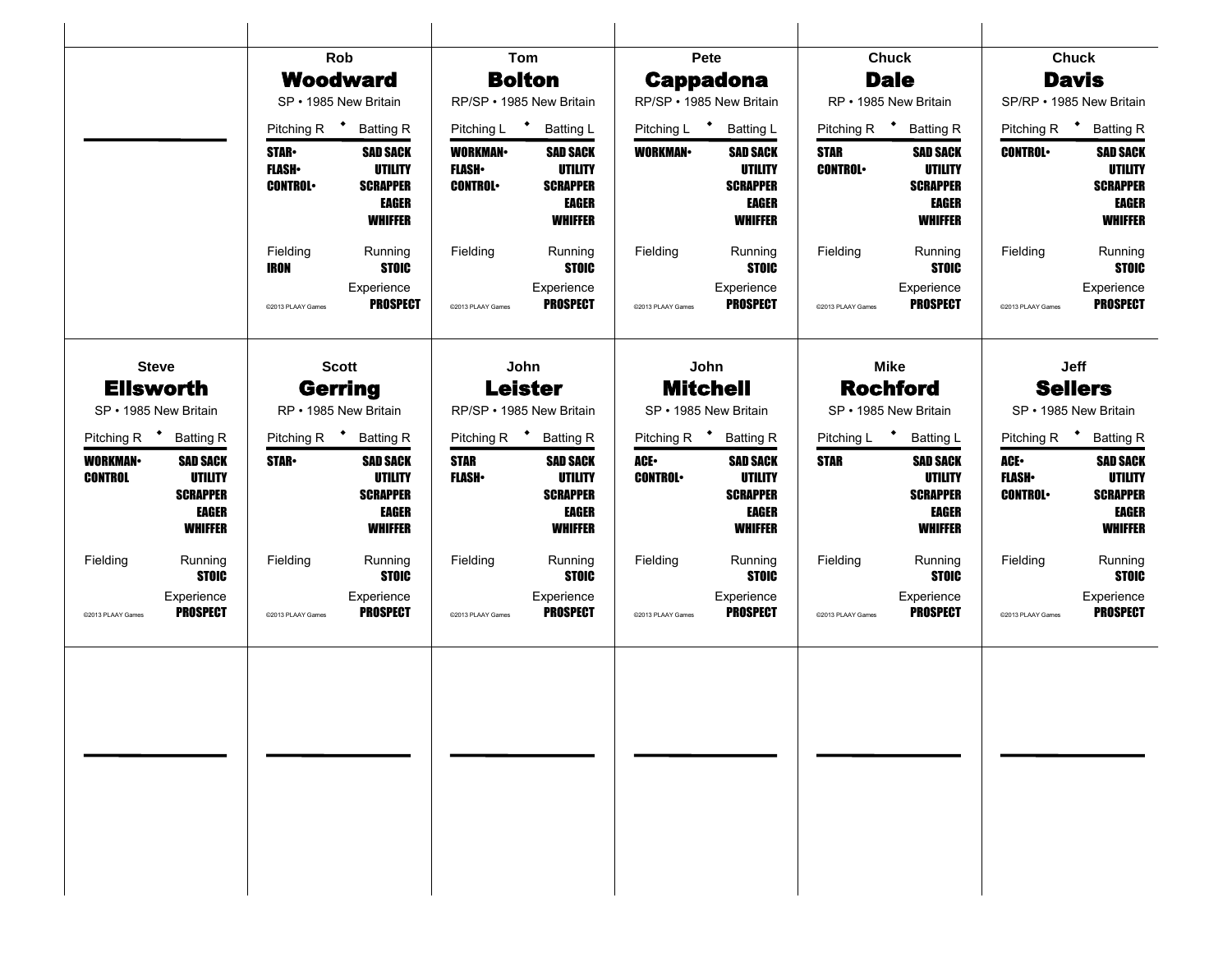|                   | <b>Nehames</b>                     |                   | Mike                                   |                   | <b>Tony</b>                    |                                         | <b>Mark</b>                         |                   | George                              |                   | <b>Steve</b>                         |
|-------------------|------------------------------------|-------------------|----------------------------------------|-------------------|--------------------------------|-----------------------------------------|-------------------------------------|-------------------|-------------------------------------|-------------------|--------------------------------------|
|                   | <b>Bernstine</b>                   |                   | <b>Brumley</b>                         |                   | <b>Cordova</b>                 |                                         | <b>Gillaspie</b>                    |                   | <b>Gomez</b>                        |                   | <b>Hammond</b>                       |
|                   | OF • 1985 Pittsfield               |                   | SS · 1985 Pittsfield                   |                   | OF • 1985 Pittsfield           |                                         | OF • 1985 Pittsfield                |                   | OF · 1985 Pittsfield                |                   | C/OF · 1985 Pittsfield               |
|                   | <b>Batting R</b>                   |                   | <b>Batting B</b>                       |                   | ٠<br><b>Batting R</b>          |                                         | <b>Batting B</b>                    |                   | * Batting R                         |                   | <b>Batting L</b>                     |
|                   | <b>-CHAMPION</b>                   |                   | <b>•HERO</b>                           |                   | <b><i>•UTILITY</i></b>         |                                         | <b>·HERO</b>                        |                   | <b>PATIENT</b>                      |                   | HERO                                 |
|                   | <b>SCRAPPER</b>                    |                   | <b>•SCRAPPER</b>                       |                   | <b>SCRAPPER</b>                |                                         | <b>PATIENT</b>                      |                   | <b>•WHIFFER</b>                     |                   | <b>•SCRAPPER</b>                     |
|                   | <b>•WHIFFER</b>                    |                   | <b>•PATIENT</b><br><b>WHIFFER</b>      |                   | <b>EAGER</b><br><b>WHIFFER</b> |                                         | <b>WHIFFER</b>                      |                   |                                     |                   | <b>-PATIENT</b><br><b>•GOOD EYE</b>  |
|                   |                                    |                   |                                        |                   |                                |                                         |                                     |                   |                                     |                   |                                      |
| Fielding          | Running                            | Fielding          | Running                                | Fielding          | Running                        | Fielding                                | Running                             | Fielding          | Running                             | Fielding          | Running                              |
|                   | <b>•ACTIVE</b>                     |                   | <b>•ACTIVE</b>                         |                   |                                |                                         |                                     |                   | <b>STOIC</b>                        |                   | <b>STOIC</b>                         |
|                   | Experience<br><b>PROSPECT</b>      |                   | Experience<br><b>PROSPECT</b>          |                   | Experience<br><b>PROSPECT</b>  |                                         | Experience<br><b>PROSPECT</b>       |                   | Experience<br><b>PROSPECT</b>       |                   | Experience<br><b>PROSPECT</b>        |
| @2013 PLAAY Games |                                    | @2013 PLAAY Games |                                        | @2013 PLAAY Games |                                | @2013 PLAAY Games                       |                                     | @2013 PLAAY Games |                                     | @2013 PLAAY Games |                                      |
|                   |                                    |                   |                                        |                   |                                |                                         |                                     |                   |                                     |                   |                                      |
|                   | Joseph<br><b>Henderson</b>         |                   | <b>Darrin</b>                          |                   | Gary<br><b>Jones</b>           |                                         | Jeff                                |                   | Richard<br><b>Rembielak</b>         |                   | <b>Steve</b><br><b>Roadcap</b>       |
|                   | C/CI · 1985 Pittsfield             |                   | <b>Jackson</b><br>OF • 1985 Pittsfield |                   | 2B · 1985 Pittsfield           | <b>Jones</b><br>1B/OF • 1985 Pittsfield |                                     |                   | MI/3B · 1985 Pittsfield             |                   | C · 1985 Pittsfield                  |
|                   | <b>Batting B</b>                   |                   | <b>Batting R</b>                       |                   | ٠<br><b>Batting L</b>          |                                         | <b>Batting R</b>                    |                   | ٠<br><b>Batting R</b>               |                   |                                      |
|                   | <b>•UTILITY</b>                    |                   | <b>•SCRAPPER</b>                       |                   | <b>SCRAPPER</b>                |                                         | <b>•SAD SACK</b>                    |                   | <b>SCRAPPER</b>                     |                   | <b>Batting B</b><br><b>•SAD SACK</b> |
|                   | <b>-SCRAPPER</b>                   |                   | <b>WHIFFER</b>                         |                   | <b>PATIENT</b>                 |                                         | <b>-SCRAPPER</b>                    |                   | <b>•EAGER</b>                       |                   | <b>•UTILITY</b>                      |
|                   | <b>•PATIENT</b>                    |                   |                                        |                   | <b>•WHIFFER</b>                |                                         | <b>PATIENT</b>                      |                   | <b>GOOD EYE</b>                     |                   | <b>SCRAPPER</b>                      |
|                   | <b>WHIFFER</b>                     |                   |                                        |                   |                                |                                         | <b>WHIFFER</b>                      |                   |                                     |                   | <b>PATIENT</b><br><b>WHIFFER</b>     |
| Fielding          | Running                            | Fielding          | Running                                | Fielding          | Running                        | Fielding                                | Running                             | Fielding          | Running                             | Fielding          | Running                              |
|                   | <b>STOIC</b>                       |                   |                                        |                   | <b>•ACTIVE</b>                 |                                         | <b>STOIC</b>                        |                   | <b>STOIC</b>                        |                   |                                      |
|                   | Experience                         |                   | Experience                             |                   | Experience                     |                                         | Experience                          |                   | Experience                          |                   | Experience                           |
| @2013 PLAAY Games | <b>PROSPECT</b>                    | @2013 PLAAY Games | <b>PROSPECT</b>                        | @2013 PLAAY Games | <b>PROSPECT</b>                | @2013 PLAAY Games                       | <b>PROSPECT</b>                     | @2013 PLAAY Games | <b>PROSPECT</b>                     | @2013 PLAAY Games | <b>PROSPECT</b>                      |
|                   |                                    |                   |                                        |                   |                                |                                         |                                     |                   |                                     |                   |                                      |
|                   | Jeffrey                            |                   | Jeff                                   |                   | Tim                            |                                         | Gary                                |                   | <b>Tony</b>                         |                   |                                      |
|                   | <b>Ronk</b>                        |                   | <b>Rutledge</b>                        |                   | <b>Thompson</b>                |                                         | <b>Varsho</b>                       |                   | <b>Woods</b>                        |                   |                                      |
|                   | OF/3B · 1985 Pittsfield            |                   | MI/3B · 1985 Pittsfield                |                   | 1B · 1985 Pittsfield           |                                         | 1B/OF · 1985 Pittsfield             |                   | 3B · 1985 Pittsfield                |                   |                                      |
|                   | Batting R                          |                   | <b>Batting R</b>                       |                   | <b>Batting L</b>               |                                         | Batting L                           |                   | <b>Batting R</b>                    |                   |                                      |
|                   | <b>•UTILITY</b><br><b>SCRAPPER</b> |                   | <b>•UTILITY</b><br><b>-SCRAPPER</b>    |                   | UTILITY<br><b>•SCRAPPER</b>    |                                         | <b>-SCRAPPER</b><br><b>-WHIFFER</b> |                   | <b>•SCRAPPER</b><br><b>-PATIENT</b> |                   |                                      |
|                   | <b>EAGER</b>                       |                   | <b>•PATIENT</b>                        |                   | <b>-WHIFFER</b>                |                                         |                                     |                   | <b>-WHIFFER</b>                     |                   |                                      |
|                   | $-$ GOOD EYE                       |                   | <b>-WHIFFER</b>                        |                   |                                |                                         |                                     |                   |                                     |                   |                                      |
| Fielding          | Running                            | Fielding          | Running                                | Fielding          | Running                        | Fielding                                | Running                             | Fielding          | Running                             |                   |                                      |
|                   |                                    | <b>IRON</b>       | <b>STOIC</b>                           |                   |                                |                                         | <b>ACTIVE</b>                       | <b>IRON</b>       | <b>STOIC</b>                        |                   |                                      |
|                   | Experience<br><b>PROSPECT</b>      |                   | Experience<br><b>PROSPECT</b>          |                   | Experience<br><b>PROSPECT</b>  |                                         | Experience<br><b>PROSPECT</b>       |                   | Experience<br><b>PROSPECT</b>       |                   |                                      |
| @2013 PLAAY Games |                                    | @2013 PLAAY Games |                                        | @2013 PLAAY Games |                                | @2013 PLAAY Games                       |                                     | @2013 PLAAY Games |                                     |                   |                                      |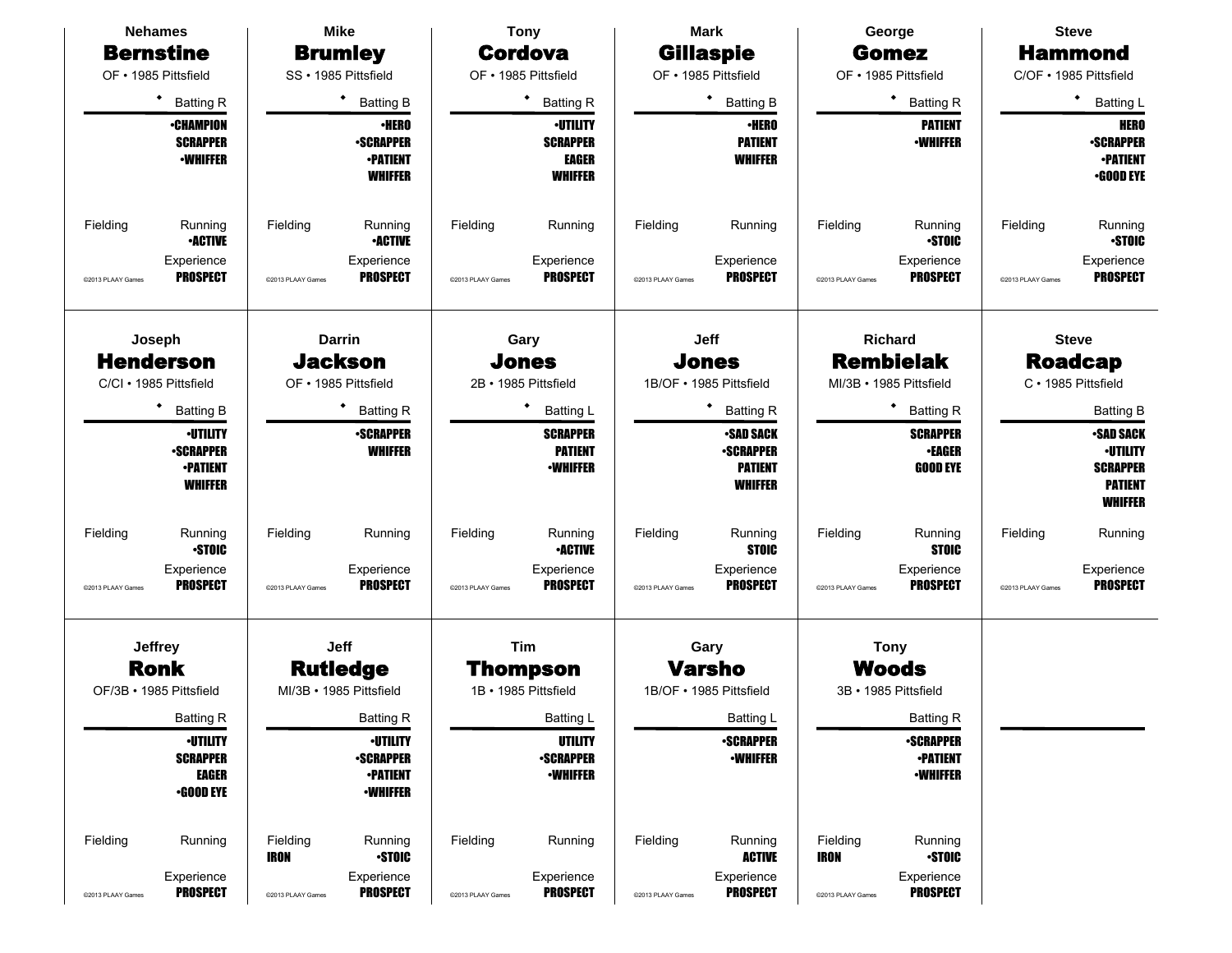|                                                                                                                                        | Doug                                                  | Johnny                                                                                                                                              | <b>Brad</b>                                                                                                           | <b>Mike</b>                                                                                                                          | <b>Troy</b>                                                                                                          |
|----------------------------------------------------------------------------------------------------------------------------------------|-------------------------------------------------------|-----------------------------------------------------------------------------------------------------------------------------------------------------|-----------------------------------------------------------------------------------------------------------------------|--------------------------------------------------------------------------------------------------------------------------------------|----------------------------------------------------------------------------------------------------------------------|
|                                                                                                                                        | <b>Potestio</b>                                       | <b>Abrego</b>                                                                                                                                       | <b>Blevins</b>                                                                                                        | <b>Capel</b>                                                                                                                         | <b>Chestnut</b>                                                                                                      |
|                                                                                                                                        | SP/RP • 1985 Pittsfield                               | SP · 1985 Pittsfield                                                                                                                                | RP · 1985 Pittsfield                                                                                                  | RP · 1985 Pittsfield                                                                                                                 | SP · 1985 Pittsfield                                                                                                 |
|                                                                                                                                        | Pitching R $\bullet$<br><b>Batting R</b>              | Pitching R <sup>+</sup> Batting R                                                                                                                   | Pitching R <b>*</b> Batting R                                                                                         | Pitching R <sup>+</sup> Batting R                                                                                                    | Pitching R <sup>+</sup> Batting R                                                                                    |
|                                                                                                                                        | <b>CONTROL</b><br><b>SCRAPPER</b>                     | <b>SAD SACK</b><br><b>STAR</b><br>UTILITY<br><b>UTILITY</b><br><b>FLASH</b><br><b>SCRAPPER</b><br><b>•EAGER</b><br><b>WHIFFER</b><br><b>WHIFFER</b> | <b>STAR</b><br><b>SAD SACK</b><br><b>FLASH</b><br><b>UTILITY</b><br><b>SCRAPPER</b><br><b>EAGER</b><br><b>WHIFFER</b> | <b>WORKMAN</b><br><b>•SAD SACK</b><br><b>·UTILITY</b><br><b>FLASH</b> •<br><b>WILD</b><br><b>SCRAPPER</b><br>EAGER<br><b>WHIFFER</b> | <b>SAD SACK</b><br><b>WORKMAN-</b><br><b>UTILITY</b><br><b>CONTROL</b><br><b>SCRAPPER</b><br>EAGER<br><b>WHIFFER</b> |
|                                                                                                                                        | Fielding                                              | Running<br>Running<br>Fielding<br><b>STOIC</b><br><b>STOIC</b><br>IRON                                                                              | Fielding<br>Running<br><b>STOIC</b>                                                                                   | Fielding<br>Running<br><b>STOIC</b><br>IRON                                                                                          | Running<br>Fielding<br><b>STOIC</b>                                                                                  |
|                                                                                                                                        | Experience<br>@2013 PLAAY Games                       | Experience<br><b>PROSPECT</b><br><b>PROSPECT</b><br>@2013 PLAAY Games                                                                               | Experience<br><b>PROSPECT</b><br>@2013 PLAAY Games                                                                    | Experience<br><b>PROSPECT</b><br>@2013 PLAAY Games                                                                                   | Experience<br><b>PROSPECT</b><br>@2013 PLAAY Games                                                                   |
| <b>Jeff</b><br><b>Cornell</b>                                                                                                          | <b>Steve</b><br><b>Engel</b>                          | Joe<br><b>Housey</b>                                                                                                                                | Tom<br><b>Layton</b>                                                                                                  | Jamie<br><b>Moyer</b>                                                                                                                | Gary<br><b>Parmenter</b>                                                                                             |
| RP/SP · 1985 Pittsfield                                                                                                                | SP · 1985 Pittsfield                                  | RP · 1985 Pittsfield                                                                                                                                | RP/SP · 1985 Pittsfield                                                                                               | SP · 1985 Pittsfield                                                                                                                 | SP · 1985 Pittsfield                                                                                                 |
| Pitching R <sup>+</sup> Batting B                                                                                                      | Pitching L <sup>+</sup><br><b>Batting R</b>           | Pitching R <sup>+</sup> Batting R                                                                                                                   | Pitching R <sup>+</sup> Batting R                                                                                     | Pitching L <b>*</b> Batting R                                                                                                        | Pitching R <sup>+</sup> Batting R                                                                                    |
| <b>SAD SACK</b><br><b>STAR</b> •<br><b>UTILITY</b><br><b>FLASH</b> •<br><b>SCRAPPER</b><br><b>CONTROL</b><br><b>PATIENT</b><br>WHIFFER | <b>FLASH</b> •<br><b>•SAD SACK</b><br><b>SCRAPPER</b> | <b>·HERO</b><br><b>STAR</b><br><b>·UTILITY</b><br><b>CHAMPION</b><br><b>SCRAPPER</b><br>EAGER<br><b>EAGER</b><br><b>WHIFFER</b><br><b>WHIFFER</b>   | <b>SAD SACK</b><br><b>STAR</b><br><b>UTILITY</b><br><b>SCRAPPER</b><br><b>EAGER</b><br><b>WHIFFER</b>                 | <b>STAR-</b><br><b>SAD SACK</b><br><b>UTILITY</b><br><b>CONTROL</b><br><b>SCRAPPER</b><br><b>PATIENT</b><br><b>WHIFFER</b>           | <b>ACE</b><br><b>SAD SACK</b><br><b>UTILITY</b><br><b>CONTROL</b><br><b>SCRAPPER</b><br>EAGER<br><b>WHIFFER</b>      |
| Fielding<br>Running<br><b>STOIC</b>                                                                                                    | Fielding                                              | Running<br>Running<br>Fielding<br><b>STOIC</b><br><b>STOIC</b>                                                                                      | Fielding<br>Running<br><b>STOIC</b>                                                                                   | Fielding<br>Running<br><b>STOIC</b>                                                                                                  | Running<br>Fielding<br><b>STOIC</b>                                                                                  |
| Experience<br><b>PROSPECT</b><br>@2013 PLAAY Games                                                                                     | Experience<br><b>PROSPECT</b><br>@2013 PLAAY Games    | Experience<br><b>PROSPECT</b><br>@2013 PLAAY Games                                                                                                  | Experience<br><b>PROSPECT</b><br>@2013 PLAAY Games                                                                    | Experience<br><b>PROSPECT</b><br>@2013 PLAAY Games                                                                                   | Experience<br><b>PROSPECT</b><br>@2013 PLAAY Games                                                                   |
|                                                                                                                                        |                                                       |                                                                                                                                                     |                                                                                                                       |                                                                                                                                      |                                                                                                                      |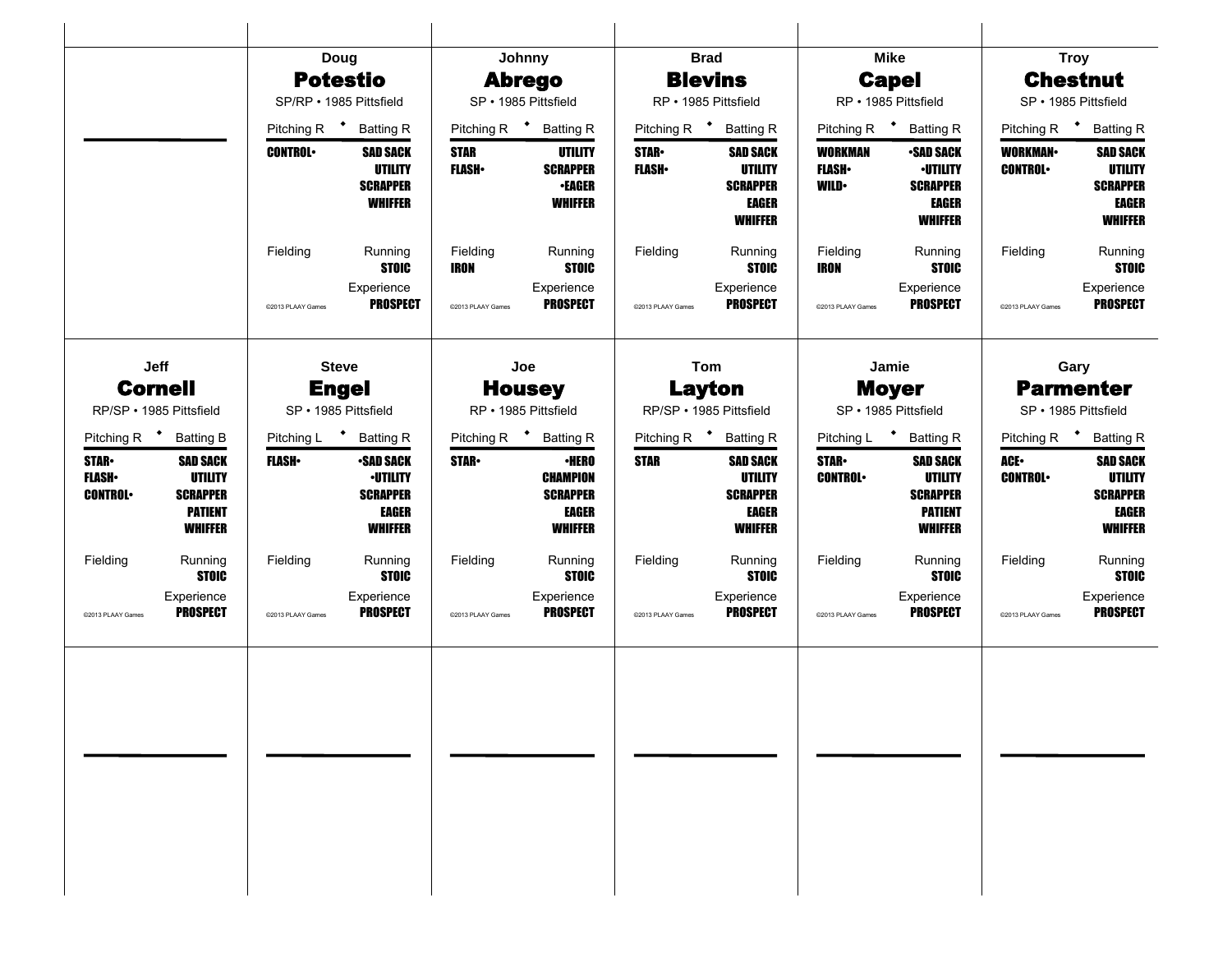|                               | <b>Tony</b>                                       |                               | Joe                                                      |                                               | Randy                                                    |                               | Jose                                     |                               | Ramon                                    |                               | <b>Bryan</b>                                          |
|-------------------------------|---------------------------------------------------|-------------------------------|----------------------------------------------------------|-----------------------------------------------|----------------------------------------------------------|-------------------------------|------------------------------------------|-------------------------------|------------------------------------------|-------------------------------|-------------------------------------------------------|
|                               | <b>Brown</b>                                      |                               | <b>Cipolloni</b>                                         |                                               | <b>Day</b>                                               |                               | <b>Escobar</b>                           |                               | <b>Henderson</b>                         |                               | <b>Hoppie</b>                                         |
|                               | OF • 1985 Reading                                 |                               | C · 1985 Reading                                         |                                               | 1B • 1985 Reading                                        |                               | MI/3B · 1985 Reading                     |                               | 3B · 1985 Reading                        |                               | C/UT • 1985 Reading                                   |
|                               | ٠<br><b>Batting L</b>                             |                               | <b>Batting R</b>                                         |                                               | ٠<br><b>Batting R</b>                                    |                               | <b>Batting R</b>                         |                               | ٠<br><b>Batting R</b>                    |                               | ٠<br><b>Batting B</b>                                 |
|                               | <b>•SCRAPPER</b><br>EAGER<br><b>•WHIFFER</b>      |                               | <b>•SCRAPPER</b><br><b>-WHIFFER</b>                      |                                               | <b>•UTILITY</b><br><b>•HR KING</b><br><b>WHIFFER</b>     |                               | <b>•SCRAPPER</b><br><b>-WHIFFER</b>      |                               | <b>SCRAPPER</b><br><b>•EAGER</b>         |                               | <b>·UTILITY</b><br><b>SCRAPPER</b><br><b>·WHIFFER</b> |
| Fielding<br>@2013 PLAAY Games | Running<br>Experience<br><b>PROSPECT</b>          | Fielding<br>@2013 PLAAY Games | Running<br><b>STOIC</b><br>Experience<br><b>PROSPECT</b> | Fielding<br><b>IRON-</b><br>@2013 PLAAY Games | Running<br><b>STOIC</b><br>Experience<br><b>PROSPECT</b> | Fielding<br>@2013 PLAAY Games | Running<br>Experience<br><b>PROSPECT</b> | Fielding<br>@2013 PLAAY Games | Running<br>Experience<br><b>PROSPECT</b> | Fielding<br>@2013 PLAAY Games | Running<br>Experience<br><b>PROSPECT</b>              |
|                               | Ken                                               |                               | Greg                                                     |                                               | Ken                                                      |                               | <b>Dave</b>                              |                               | Keith                                    |                               | Jim                                                   |
|                               | <b>Jackson</b>                                    | <b>Jelks</b>                  |                                                          |                                               | <b>Kinnard</b>                                           | <b>McLaughlin</b>             |                                          | <b>Miller</b>                 |                                          | <b>Olander</b>                |                                                       |
|                               | SS · 1985 Reading                                 |                               | CI · 1985 Reading                                        |                                               | OF • 1985 Reading                                        |                               | 1B/OF • 1985 Reading                     |                               | 2B · 1985 Reading                        |                               | OF • 1985 Reading                                     |
|                               | ٠<br><b>Batting R</b>                             |                               | <b>Batting R</b>                                         |                                               | ٠<br><b>Batting B</b>                                    |                               | Batting L                                |                               | ٠<br><b>Batting B</b>                    |                               | <b>Batting R</b>                                      |
|                               | <b>·UTILITY</b><br><b>-SCRAPPER</b>               |                               | <b>-HERO</b><br><b>-WHIFFER</b>                          |                                               | <b>-SAD SACK</b><br><b>-SCRAPPER</b>                     |                               | <b>HERO</b><br><b>SCRAPPER</b>           |                               | <b>HERO</b><br><b>-SCRAPPER</b>          |                               | <b>•HERO</b><br><b>-CHAMPION</b>                      |
|                               | <b>•PATIENT</b><br><b>WHIFFER</b>                 |                               |                                                          |                                               | EAGER<br><b>WHIFFER</b>                                  |                               | <b>•GOOD EYE</b>                         |                               | <b>-PATIENT</b>                          |                               | <b>•PATIENT</b><br><b>WHIFFER</b>                     |
| Fielding<br>IRON              | Running                                           | Fielding<br>IRON              | Running                                                  | Fielding                                      | Running                                                  | Fielding                      | Running                                  | Fielding                      | Running<br><b>-ACTIVE</b>                | Fielding                      | Running<br><b>STOIC</b>                               |
| @2013 PLAAY Games             | Experience<br><b>PROSPECT</b>                     | @2013 PLAAY Games             | Experience<br><b>PROSPECT</b>                            | @2013 PLAAY Games                             | Experience<br><b>PROSPECT</b>                            | @2013 PLAAY Games             | Experience<br><b>PROSPECT</b>            | @2013 PLAAY Games             | Experience<br><b>PROSPECT</b>            | @2013 PLAAY Games             | Experience<br><b>PROSPECT</b>                         |
|                               | <b>Todd</b>                                       |                               | Wilfredo                                                 |                                               | Kevin                                                    |                               |                                          |                               |                                          |                               |                                                       |
|                               | <b>Soares</b>                                     |                               | <b>Tejada</b>                                            |                                               | <b>Ward</b>                                              |                               |                                          |                               |                                          |                               |                                                       |
|                               | OF • 1985 Reading                                 |                               | $C \cdot 1985$ Reading                                   |                                               | OF • 1985 Reading                                        |                               |                                          |                               |                                          |                               |                                                       |
|                               | Batting L                                         |                               | <b>Batting R</b>                                         |                                               | <b>Batting R</b>                                         |                               |                                          |                               |                                          |                               |                                                       |
|                               | <b>HERO</b><br><b>•PATIENT</b><br><b>-WHIFFER</b> |                               | <b>•HERO</b><br><b>•SCRAPPER</b><br><b>·EAGER</b>        |                                               | <b>•CHAMPION</b><br><b>-SCRAPPER</b><br><b>PATIENT</b>   |                               |                                          |                               |                                          |                               |                                                       |
|                               |                                                   |                               | <b>WHIFFER</b>                                           |                                               | <b>-WHIFFER</b>                                          |                               |                                          |                               |                                          |                               |                                                       |
| Fielding                      | Running                                           | Fielding                      | Running<br><b>STOIC</b>                                  | Fielding                                      | Running<br><b>•ACTIVE</b>                                |                               |                                          |                               |                                          |                               |                                                       |
| @2013 PLAAY Games             | Experience<br><b>PROSPECT</b>                     | @2013 PLAAY Games             | Experience<br><b>PROSPECT</b>                            | @2013 PLAAY Games                             | Experience<br><b>PROSPECT</b>                            |                               |                                          |                               |                                          |                               |                                                       |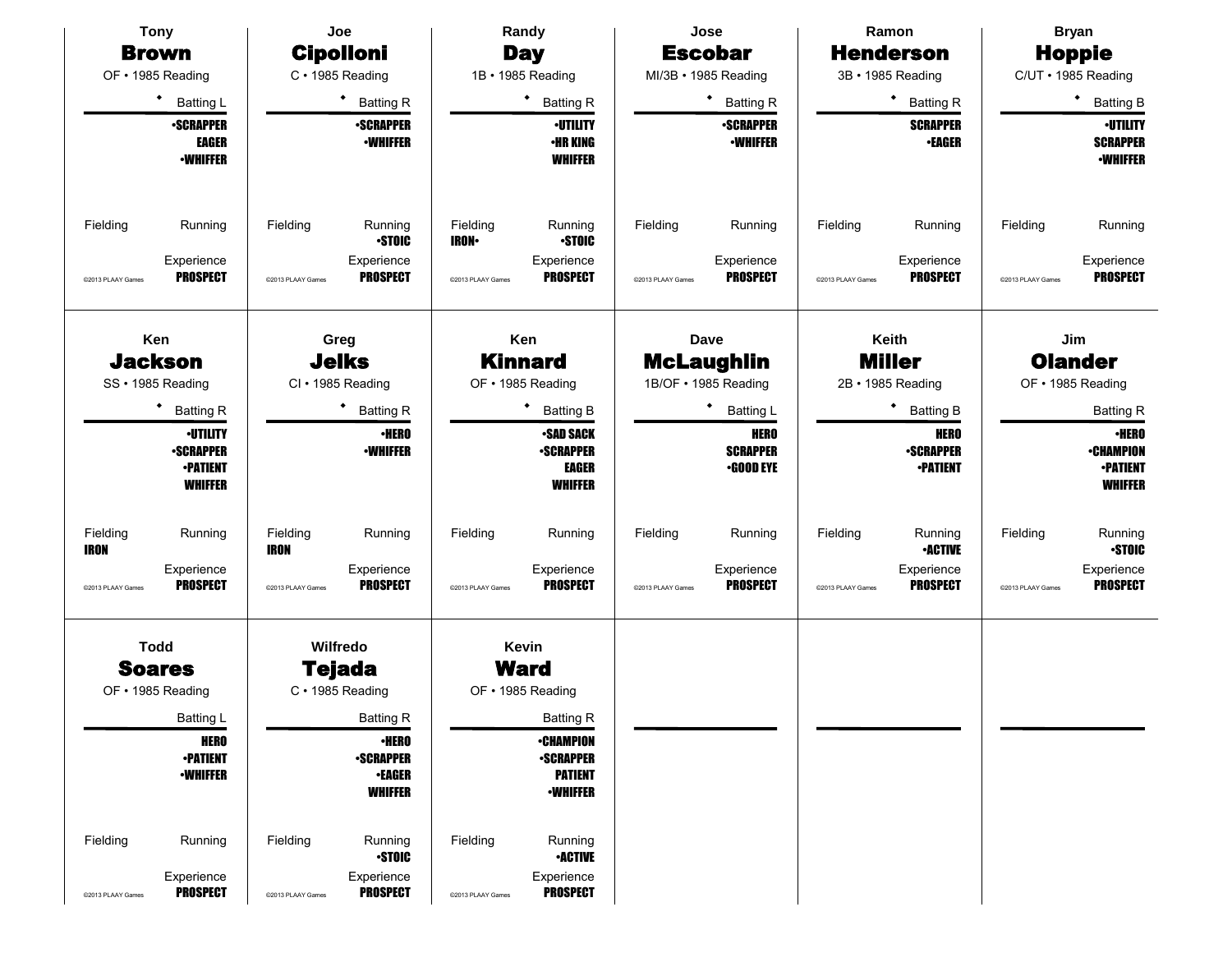| <b>Tony</b>                        |                                                              |                                                                  | Jerry                                                                  |                                               | <b>David</b>                                                                           |                                          | <b>Rich</b>                                                                      |                                          | <b>Frankie</b>                                                            |                                    |                                                                                 |
|------------------------------------|--------------------------------------------------------------|------------------------------------------------------------------|------------------------------------------------------------------------|-----------------------------------------------|----------------------------------------------------------------------------------------|------------------------------------------|----------------------------------------------------------------------------------|------------------------------------------|---------------------------------------------------------------------------|------------------------------------|---------------------------------------------------------------------------------|
|                                    | <b>Evetts</b>                                                |                                                                  | <b>Arnold</b>                                                          |                                               | <b>Bulls</b>                                                                           |                                          | <b>Gaynor</b>                                                                    |                                          | <b>Griffin</b>                                                            |                                    |                                                                                 |
|                                    |                                                              | RP • 1985 Reading<br>Pitching R <sup>+</sup><br><b>Batting R</b> |                                                                        | RP/SP · 1985 Reading                          |                                                                                        | SP · 1985 Reading                        |                                                                                  | SP · 1985 Reading                        |                                                                           | RP/SP · 1985 Reading               |                                                                                 |
|                                    |                                                              |                                                                  |                                                                        | Pitching L <sup>+</sup><br><b>Batting L</b>   |                                                                                        | Pitching R $\bullet$<br><b>Batting R</b> |                                                                                  | Pitching R $\bullet$<br><b>Batting R</b> |                                                                           | Pitching L <sup>+</sup>            | <b>Batting L</b>                                                                |
|                                    |                                                              | <b>CONTROL</b>                                                   | <b>SAD SACK</b><br><b>UTILITY</b><br><b>SCRAPPER</b><br><b>WHIFFER</b> | <b>STAR</b><br><b>FLASH</b><br><b>CONTROL</b> | <b>SAD SACK</b><br><b>UTILITY</b><br><b>SCRAPPER</b><br><b>EAGER</b><br><b>WHIFFER</b> | <b>FLASH</b> •                           | <b>SAD SACK</b><br>UTILITY<br><b>SCRAPPER</b><br><b>EAGER</b><br><b>•WHIFFER</b> | ACE.<br><b>FLASH</b><br><b>CONTROL</b>   | <b>SAD SACK</b><br><b>·UTILITY</b><br><b>SCRAPPER</b><br>EAGER<br>WHIFFER | <b>FLASH</b> •                     | <b>SAD SACK</b><br>UTILITY<br><b>SCRAPPER</b><br><b>EAGER</b><br><b>WHIFFER</b> |
|                                    |                                                              | Fielding                                                         | Running<br><b>STOIC</b>                                                | Fielding                                      | Running<br><b>STOIC</b>                                                                | Fielding                                 | Running<br><b>STOIC</b>                                                          | Fielding                                 | Running<br><b>STOIC</b>                                                   | Fielding                           | Running<br><b>STOIC</b>                                                         |
|                                    |                                                              | @2013 PLAAY Games                                                | Experience<br><b>PROSPECT</b>                                          | @2013 PLAAY Games                             | Experience<br><b>PROSPECT</b>                                                          | @2013 PLAAY Games                        | Experience<br><b>PROSPECT</b>                                                    | @2013 PLAAY Games                        | Experience<br>PROSPECT                                                    | @2013 PLAAY Games                  | Experience<br><b>PROSPECT</b>                                                   |
| Kevin                              |                                                              | Rob                                                              |                                                                        | <b>Bruce</b>                                  |                                                                                        | <b>Darryl</b>                            |                                                                                  | Jim                                      |                                                                           | <b>Scott</b>                       |                                                                                 |
| <b>Hickey</b><br>CL • 1985 Reading |                                                              | <b>Hicks</b><br>RP · 1985 Reading                                |                                                                        | Long<br>SP · 1985 Reading                     |                                                                                        | <b>Menard</b><br>SP/RP · 1985 Reading    |                                                                                  | <b>Olson</b><br>SP · 1985 Reading        |                                                                           | <b>Wright</b><br>RP · 1985 Reading |                                                                                 |
|                                    | Pitching L * Batting L                                       | Pitching R <sup>+</sup> Batting R                                |                                                                        | Pitching R <sup>+</sup> Batting R             |                                                                                        | Pitching R <sup>+</sup> Batting R        |                                                                                  | Pitching R <sup>+</sup> Batting R        |                                                                           | Pitching R <sup>+</sup> Batting R  |                                                                                 |
| ACE-                               | <b>SAD SACK</b>                                              | <b>STAR</b>                                                      | <b>SAD SACK</b>                                                        | WORKMAN                                       | <b>SAD SACK</b>                                                                        | WORKMAN                                  | <b>SAD SACK</b>                                                                  | <b>FLASH</b> •                           | <b>•HERO</b>                                                              | <b>WORKMAN</b>                     | <b>SAD SACK</b>                                                                 |
| <b>FLASH</b><br><b>CONTROL</b>     | <b>UTILITY</b><br><b>SCRAPPER</b><br><b>EAGER</b><br>WHIFFER | <b>FLASH</b>                                                     | <b>UTILITY</b><br><b>SCRAPPER</b><br><b>PATIENT</b><br><b>WHIFFER</b>  | <b>WILD</b>                                   | <b>UTILITY</b><br><b>SCRAPPER</b><br><b>WHIFFER</b>                                    | <b>FLASH</b><br><b>CONTROL</b>           | <b>SCRAPPER</b><br><b>EAGER</b><br><b>WHIFFER</b>                                | <b>WILD</b>                              | <b>SCRAPPER</b><br><b>PATIENT</b>                                         | <b>CONTROL</b>                     | <b>UTILITY</b><br><b>SCRAPPER</b><br>EAGER<br><b>WHIFFER</b>                    |
| Fielding                           | Running<br><b>STOIC</b>                                      | Fielding<br>IRON                                                 | Running<br><b>STOIC</b>                                                | Fielding                                      | Running<br><b>STOIC</b>                                                                | Fielding                                 | Running<br><b>STOIC</b>                                                          | Fielding                                 | Running<br><b>STOIC</b>                                                   | Fielding                           | Running<br><b>STOIC</b>                                                         |
| @2013 PLAAY Games                  | Experience<br><b>PROSPECT</b>                                | @2013 PLAAY Games                                                | Experience<br><b>PROSPECT</b>                                          | @2013 PLAAY Games                             | Experience<br><b>PROSPECT</b>                                                          | @2013 PLAAY Games                        | Experience<br>PROSPECT                                                           | @2013 PLAAY Games                        | Experience<br><b>PROSPECT</b>                                             | @2013 PLAAY Games                  | Experience<br><b>PROSPECT</b>                                                   |
|                                    |                                                              |                                                                  |                                                                        |                                               |                                                                                        |                                          |                                                                                  |                                          |                                                                           |                                    |                                                                                 |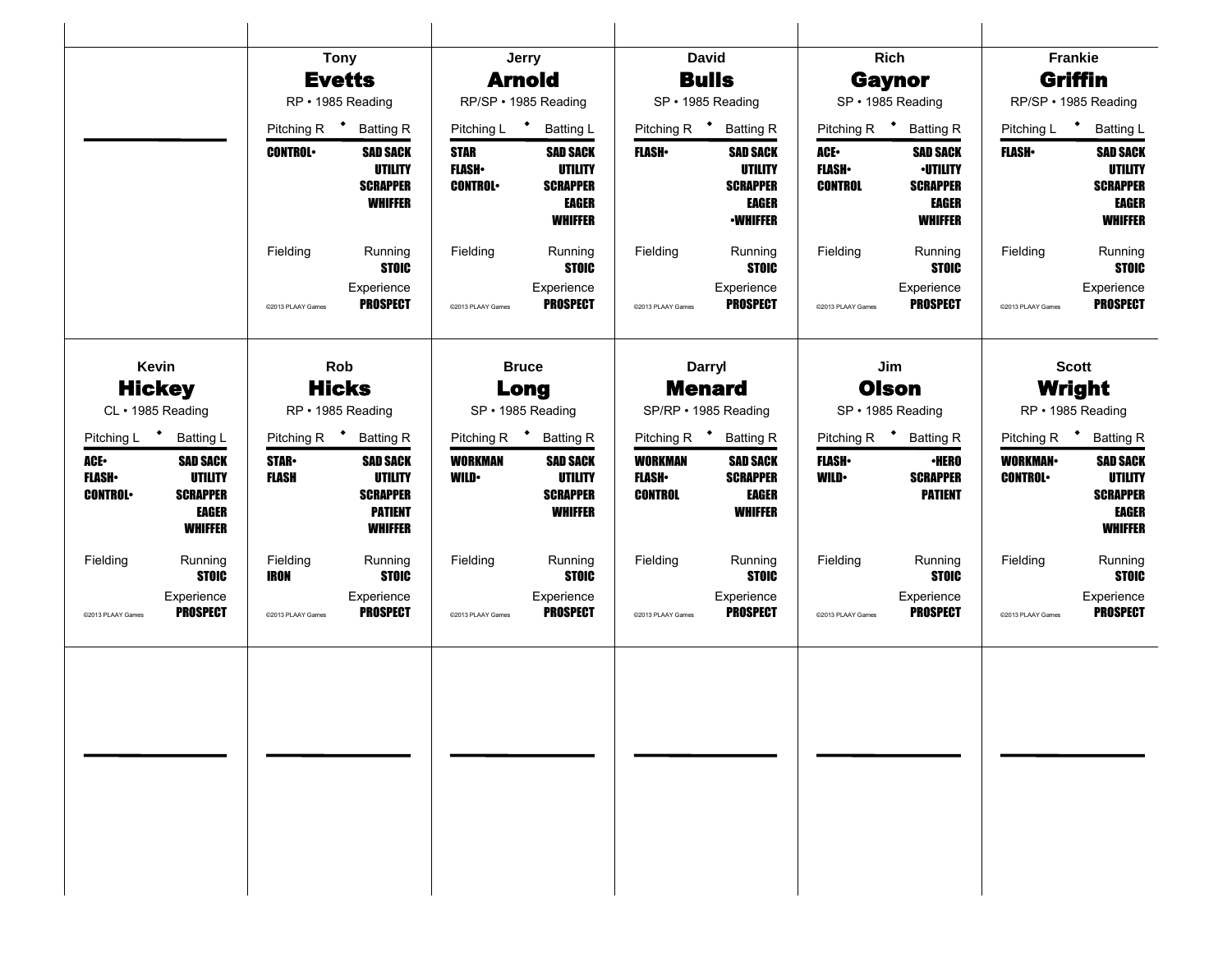| Orlando<br><b>Gonzalez</b>                               |                                                                                       | <b>Dario</b><br><b>Guzman</b>                        |                                                                                                                                            | Ron<br><b>Henika</b>                               |                                                                                                                                    | Orsino<br><b>Hill</b>                            |                                                                          |                                              | <b>Tracy</b>                                                                                        | <b>Barry</b><br><b>Larkin</b>                    |                                                            |  |
|----------------------------------------------------------|---------------------------------------------------------------------------------------|------------------------------------------------------|--------------------------------------------------------------------------------------------------------------------------------------------|----------------------------------------------------|------------------------------------------------------------------------------------------------------------------------------------|--------------------------------------------------|--------------------------------------------------------------------------|----------------------------------------------|-----------------------------------------------------------------------------------------------------|--------------------------------------------------|------------------------------------------------------------|--|
|                                                          |                                                                                       |                                                      |                                                                                                                                            |                                                    |                                                                                                                                    |                                                  |                                                                          | <b>Jones</b><br>OF • 1985 Vermont            |                                                                                                     |                                                  |                                                            |  |
| SS · 1985 Vermont                                        |                                                                                       | OF • 1985 Vermont                                    |                                                                                                                                            | 1B · 1985 Vermont                                  |                                                                                                                                    | OF • 1985 Vermont                                |                                                                          |                                              |                                                                                                     | SS · 1985 Vermont                                |                                                            |  |
| ٠<br><b>Batting R</b>                                    |                                                                                       |                                                      | $\bullet$<br><b>Batting R</b>                                                                                                              | ٠<br><b>Batting L</b>                              |                                                                                                                                    | ٠<br>Batting L                                   |                                                                          |                                              | $\bullet$<br><b>Batting R</b>                                                                       |                                                  | ٠<br><b>Batting R</b>                                      |  |
|                                                          | <b>•HERO</b><br><b>EAGER</b>                                                          |                                                      | <b>HERO</b><br><b>SCRAPPER</b><br><b>•EAGER</b><br><b>WHIFFER</b>                                                                          |                                                    | <b>•HERO</b><br><b>•PATIENT</b>                                                                                                    |                                                  | <b>WHIFFER</b>                                                           |                                              | <b>•CHAMPION</b><br><b>•SCRAPPER</b><br>$-$ GOOD EYE                                                |                                                  | <b>·HERO</b><br><b>SCRAPPER</b><br><b>.GOOD EYE</b>        |  |
| Fielding<br>@2013 PLAAY Games                            | Running<br><b>STOIC</b><br>Experience<br><b>PROSPECT</b>                              | Fielding<br>@2013 PLAAY Games                        | Running<br><b>ACTIVE</b><br>Experience<br><b>PROSPECT</b>                                                                                  | Fielding<br>@2013 PLAAY Games                      | Running<br>Experience<br><b>PROSPECT</b>                                                                                           | Fielding<br>@2013 PLAAY Games                    | Running<br>Experience<br><b>PROSPECT</b>                                 | Fielding<br>@2013 PLAAY Games                | Running<br><b>ACTIVE</b><br>Experience<br><b>PROSPECT</b>                                           | Fielding<br>@2013 PLAAY Games                    | Running<br><b>•ACTIVE</b><br>Experience<br><b>PROSPECT</b> |  |
| <b>Terry</b><br><b>Lee</b><br>CI/OF . 1985 Vermont       |                                                                                       | <b>Mike</b><br><b>Manfre</b><br>UT/OF • 1985 Vermont |                                                                                                                                            | <b>Terry</b><br><b>McGriff</b><br>C · 1985 Vermont |                                                                                                                                    | <b>Buddy</b><br><b>Pryor</b><br>C · 1985 Vermont |                                                                          | Tom<br><b>Riley</b><br>MI/SS · 1985 Vermont  |                                                                                                     | <b>Chris</b><br><b>Sabo</b><br>3B · 1985 Vermont |                                                            |  |
|                                                          | ٠<br><b>Batting R</b><br><b>-WHIFFER</b>                                              |                                                      | <b>Batting R</b><br><b>SCRAPPER</b><br><b>-PATIENT</b><br><b>-WHIFFER</b>                                                                  |                                                    | ٠<br><b>Batting R</b><br><b>•HR KING</b><br><b>•PATIENT</b><br><b>WHIFFER</b>                                                      |                                                  | <b>Batting R</b><br><b>-SAD SACK</b><br><b>PATIENT</b><br><b>WHIFFER</b> |                                              | ٠<br><b>Batting R</b><br><b>•SAD SACK</b><br><b>•SCRAPPER</b><br><b>-PATIENT</b><br><b>•WHIFFER</b> |                                                  | <b>Batting R</b><br><b>·HERO</b>                           |  |
| Fielding<br>@2013 PLAAY Games                            | Running<br><b>STOIC</b><br>Experience<br><b>PROSPECT</b>                              | Fielding<br>@2013 PLAAY Games                        | Running<br>Experience<br><b>PROSPECT</b>                                                                                                   | Fielding<br>@2013 PLAAY Games                      | Running<br><b>STOIC</b><br>Experience<br><b>PROSPECT</b>                                                                           | Fielding<br>@2013 PLAAY Games                    | Running<br>Experience<br><b>PROSPECT</b>                                 | Fielding<br><b>IRON</b><br>@2013 PLAAY Games | Running<br><b>STOIC</b><br>Experience<br><b>PROSPECT</b>                                            | Fielding<br>@2013 PLAAY Games                    | Running<br>Experience<br><b>PROSPECT</b>                   |  |
| Jeff<br><b>Treadway</b><br>2B · 1985 Vermont<br>Fielding | <b>Batting L</b><br><b>•CHAMPION</b><br><b>SCRAPPER</b><br><b>-PATIENT</b><br>Running | Fielding                                             | <b>Michael</b><br><b>Vincent</b><br>C · 1985 Vermont<br><b>Batting R</b><br><b>•HRKING</b><br><b>-PATIENT</b><br><b>WHIFFER</b><br>Running | Fielding                                           | Delwyn<br><b>Young</b><br>OF • 1985 Vermont<br><b>Batting B</b><br><b>-SCRAPPER</b><br><b>•EAGER</b><br><b>-WHIFFER</b><br>Running |                                                  |                                                                          |                                              |                                                                                                     |                                                  |                                                            |  |
| @2013 PLAAY Games                                        | Experience<br><b>PROSPECT</b>                                                         | @2013 PLAAY Games                                    | Experience<br><b>PROSPECT</b>                                                                                                              | @2013 PLAAY Games                                  | Experience<br><b>PROSPECT</b>                                                                                                      |                                                  |                                                                          |                                              |                                                                                                     |                                                  |                                                            |  |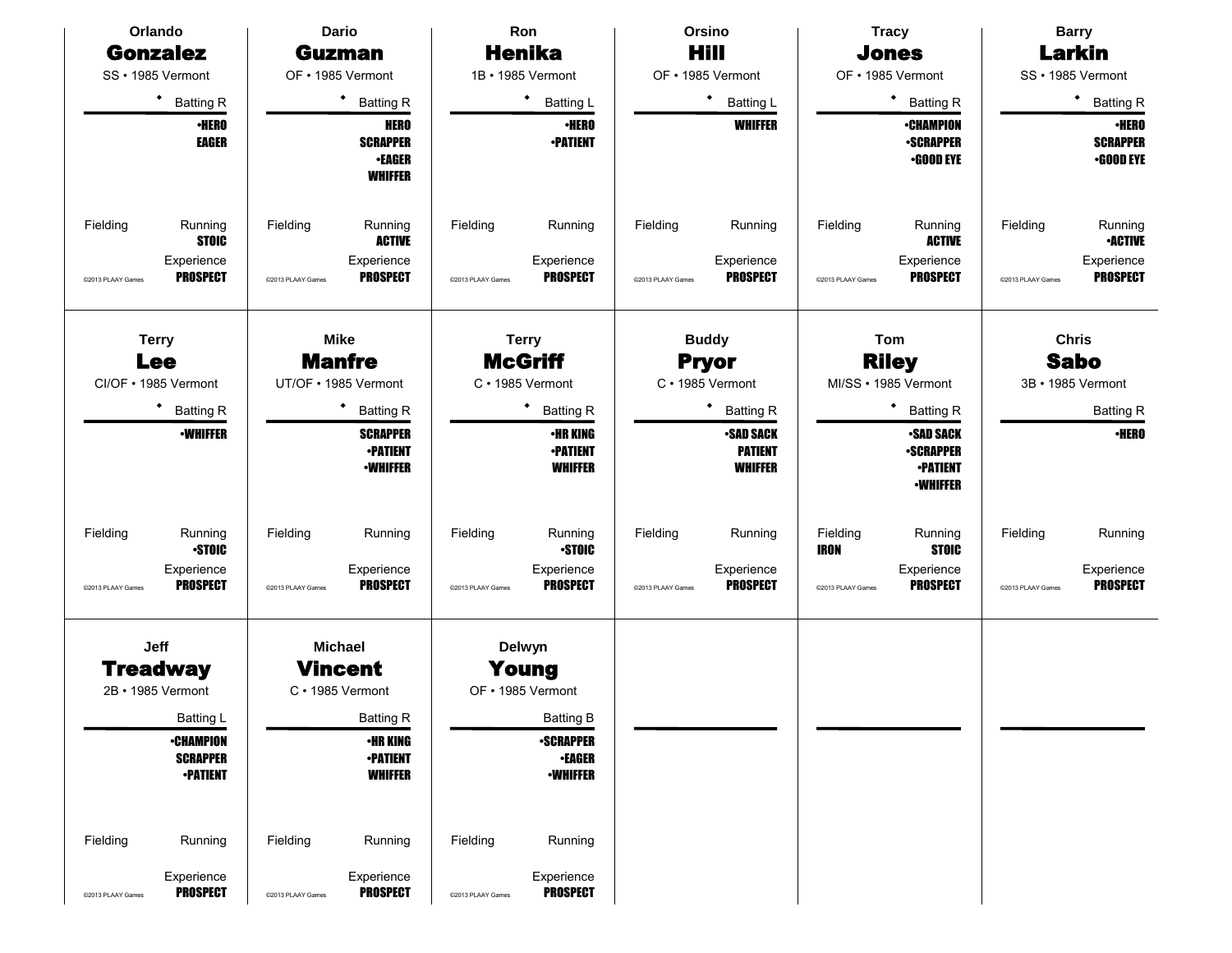| Tim                                                                                                         |                                                                                                                                   | <b>Darren</b>                                                                                                                             | Pete                                                                                                            | <b>Billy</b>                                                                              | Curt                                                                                                                                |  |
|-------------------------------------------------------------------------------------------------------------|-----------------------------------------------------------------------------------------------------------------------------------|-------------------------------------------------------------------------------------------------------------------------------------------|-----------------------------------------------------------------------------------------------------------------|-------------------------------------------------------------------------------------------|-------------------------------------------------------------------------------------------------------------------------------------|--|
| <b>Scott</b>                                                                                                |                                                                                                                                   | <b>Burroughs</b><br>RP • 1985 Vermont                                                                                                     | Grimm                                                                                                           | <b>Hawley</b>                                                                             | <b>Heidenreich</b>                                                                                                                  |  |
|                                                                                                             | RP · 1985 Vermont                                                                                                                 |                                                                                                                                           | SP · 1985 Vermont                                                                                               | SP · 1985 Vermont                                                                         | SP · 1985 Vermont                                                                                                                   |  |
|                                                                                                             | Pitching R <sup>+</sup> Batting R                                                                                                 | Pitching L <sup>+</sup> Batting R                                                                                                         | Pitching R <sup>+</sup> Batting R                                                                               | Pitching R <sup>+</sup> Batting R                                                         | Pitching R <sup>+</sup> Batting R                                                                                                   |  |
|                                                                                                             | ACE<br><b>CHAMPION</b><br><b>FLASH</b><br><b>HERO</b><br><b>SCRAPPER</b><br><b>PATIENT</b><br><b>GOOD EYE</b>                     | <b>ACE-</b><br><b>SAD SACK</b><br><b>UTILITY</b><br><b>FLASH</b><br><b>CONTROL</b><br><b>SCRAPPER</b><br><b>PATIENT</b><br><b>WHIFFER</b> | <b>CONTROL</b><br><b>-SAD SACK</b><br><b>·UTILITY</b><br><b>SCRAPPER</b><br><b>EAGER</b><br><b>-WHIFFER</b>     | <b>WORKMAN</b><br>HR KING<br><b>CONTROL</b><br><b>SLUGGER</b><br>EAGER<br><b>•WHIFFER</b> | <b>WORKMAN</b><br><b>SAD SACK</b><br><b>UTILITY</b><br><b>WILD</b><br><b>SCRAPPER</b><br>EAGER<br><b>WHIFFER</b>                    |  |
|                                                                                                             | Fielding<br>Running<br><b>STOIC</b>                                                                                               | Fielding<br>Running<br><b>STOIC</b>                                                                                                       | Running<br>Fielding<br><b>STOIC</b>                                                                             | Fielding<br>Running<br><b>STOIC</b>                                                       | Running<br>Fielding<br><b>STOIC</b>                                                                                                 |  |
|                                                                                                             | Experience<br><b>PROSPECT</b><br>@2013 PLAAY Games                                                                                | Experience<br><b>PROSPECT</b><br>@2013 PLAAY Games                                                                                        | Experience<br><b>PROSPECT</b><br>@2013 PLAAY Games                                                              | Experience<br><b>PROSPECT</b><br>@2013 PLAAY Games                                        | Experience<br><b>PROSPECT</b><br>@2013 PLAAY Games                                                                                  |  |
| Jim                                                                                                         | Hugh                                                                                                                              | <b>Mike</b>                                                                                                                               | <b>Jeff</b>                                                                                                     | <b>Steve</b>                                                                              | Tim                                                                                                                                 |  |
| <b>Jefferson</b><br>SP • 1985 Vermont                                                                       | <b>Kemp</b><br>SP · 1985 Vermont                                                                                                  | <b>Konderla</b><br>RP • 1985 Vermont                                                                                                      | <b>Montgonery</b><br>RP · 1985 Vermont                                                                          | <b>Oliverio</b><br>SP · 1985 Vermont                                                      | <b>Reynolds</b><br>SP · 1985 Vermont                                                                                                |  |
| Pitching R <sup>+</sup> Batting R                                                                           | Pitching R <sup>+</sup> Batting R                                                                                                 | Pitching R <sup>+</sup> Batting R                                                                                                         | Pitching R <sup>+</sup> Batting R                                                                               | Pitching R <sup>+</sup> Batting R                                                         | Pitching R <sup>+</sup> Batting R                                                                                                   |  |
| <b>WORKMAN-</b><br><b>·UTILITY</b><br><b>SCRAPPER</b><br><b>FLASH</b> •<br><b>PATIENT</b><br><b>WHIFFER</b> | <b>STAR-</b><br><b>CHAMPION</b><br>FLASH<br><b>HERO</b><br><b>CONTROL</b><br><b>SCRAPPER</b><br><b>•PATIENT</b><br><b>WHIFFER</b> | <b>SAD SACK</b><br><b>STAR</b><br><b>-UTILITY</b><br><b>FLASH</b><br><b>SCRAPPER</b><br><b>WILD</b><br><b>PATIENT</b><br><b>WHIFFER</b>   | ACE<br><b>SAD SACK</b><br><b>FLASH</b><br><b>UTILITY</b><br><b>SCRAPPER</b><br><b>PATIENT</b><br><b>WHIFFER</b> | <b>PATIENT</b>                                                                            | <b>SAD SACK</b><br><b>STAR</b><br><b>FLASH</b> •<br><b>·UTILITY</b><br><b>CONTROL</b><br><b>SCRAPPER</b><br>EAGER<br><b>WHIFFER</b> |  |
| Fielding<br>Running<br><b>STOIC</b>                                                                         | Fielding<br>Running<br><b>STOIC</b>                                                                                               | Fielding<br>Running<br><b>STOIC</b>                                                                                                       | Fielding<br>Running<br><b>STOIC</b>                                                                             | Fielding<br>Running<br><b>STOIC</b>                                                       | Running<br>Fielding<br><b>STOIC</b>                                                                                                 |  |
| Experience<br><b>PROSPECT</b><br>@2013 PLAAY Games                                                          | Experience<br><b>PROSPECT</b><br>@2013 PLAAY Games                                                                                | Experience<br><b>PROSPECT</b><br>@2013 PLAAY Games                                                                                        | Experience<br><b>PROSPECT</b><br>@2013 PLAAY Games                                                              | Experience<br><b>PROSPECT</b><br>@2013 PLAAY Games                                        | Experience<br><b>PROSPECT</b><br>@2013 PLAAY Games                                                                                  |  |
|                                                                                                             |                                                                                                                                   |                                                                                                                                           |                                                                                                                 |                                                                                           |                                                                                                                                     |  |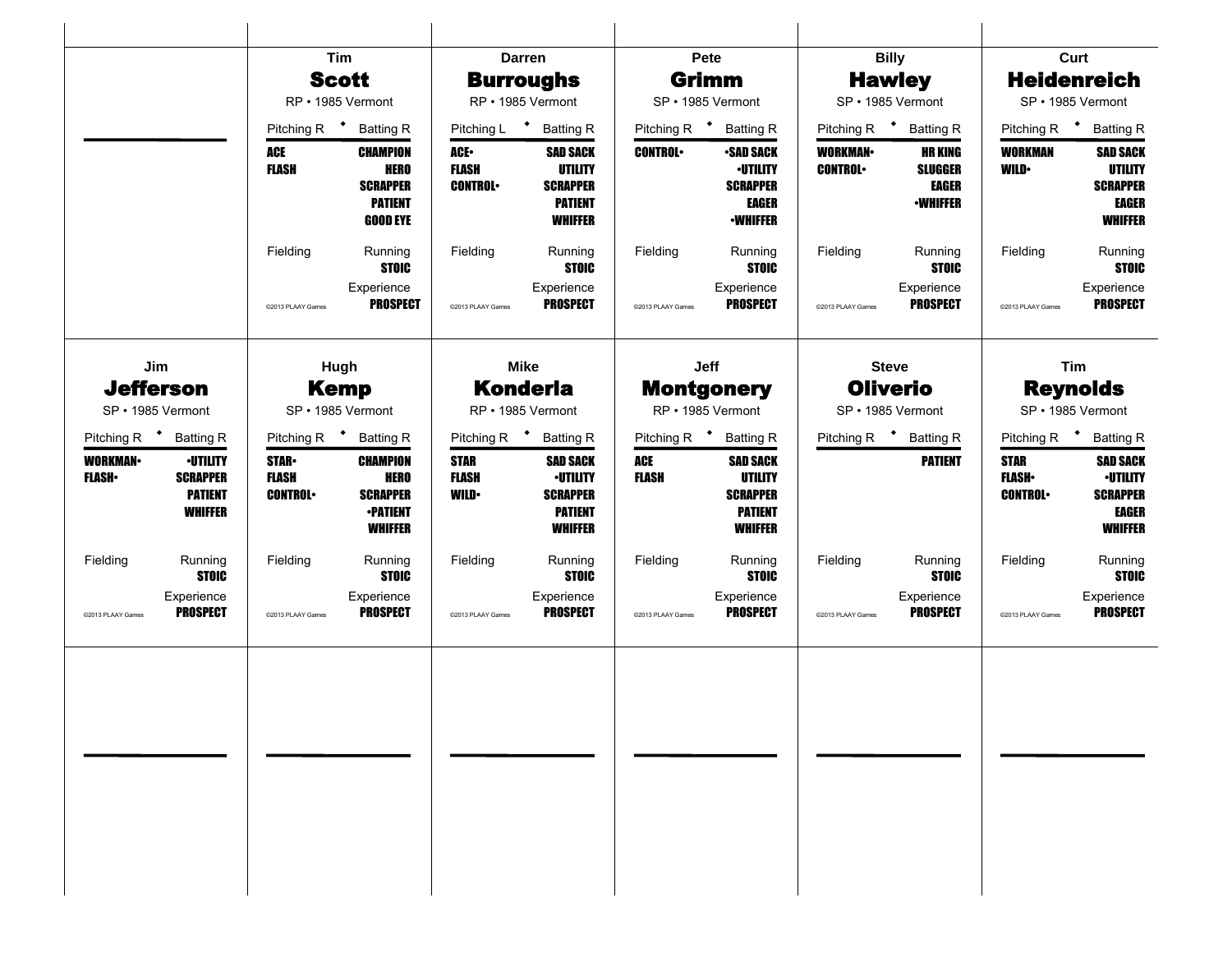| Andy                                           |                                                                           | German                                           |                                                            | Jay                                          |                                                                      | Don                                                    |                                                                           |                                                     | George                                                               | Dave                                            |                                                            |
|------------------------------------------------|---------------------------------------------------------------------------|--------------------------------------------------|------------------------------------------------------------|----------------------------------------------|----------------------------------------------------------------------|--------------------------------------------------------|---------------------------------------------------------------------------|-----------------------------------------------------|----------------------------------------------------------------------|-------------------------------------------------|------------------------------------------------------------|
| <b>Allanson</b>                                |                                                                           | <b>Barranca</b>                                  |                                                            | <b>Bell</b>                                  |                                                                      |                                                        | <b>Carter</b>                                                             | <b>Cecchetti</b>                                    |                                                                      | <b>Clark</b>                                    |                                                            |
| C · 1985 Waterbury                             |                                                                           | MI · 1985 Waterbury                              |                                                            | SS · 1985 Waterbury                          |                                                                      | OF • 1985 Waterbury                                    |                                                                           | 1B/OF • 1985 Waterbury                              |                                                                      |                                                 | OF • 1985 Waterbury                                        |
| ٠<br><b>Batting R</b>                          |                                                                           | <b>Batting L</b>                                 |                                                            | ٠<br><b>Batting R</b>                        |                                                                      | <b>Batting L</b>                                       |                                                                           | ٠<br><b>Batting L</b>                               |                                                                      | ٠<br><b>Batting L</b>                           |                                                            |
|                                                | <b>•CHAMPION</b><br><b>SCRAPPER</b><br><b>•PATIENT</b><br><b>GOOD EYE</b> |                                                  | <b>SCRAPPER</b>                                            |                                              | <b>HERO</b><br><b>-SCRAPPER</b><br><b>•EAGER</b><br><b>•GOOD EYE</b> |                                                        | <b>•SAD SACK</b><br><b>SCRAPPER</b><br><b>•EAGER</b><br><b>-WHIFFER</b>   |                                                     | <b>•SCRAPPER</b><br><b>•PATIENT</b><br><b>-WHIFFER</b>               |                                                 | <b>•CHAMPION</b><br><b>PATIENT</b><br><b>-WHIFFER</b>      |
| Fielding<br>@2013 PLAAY Games                  | Running<br><b>-ACTIVE</b><br>Experience<br><b>PROSPECT</b>                | Fielding<br>@2013 PLAAY Games                    | Running<br>Experience<br><b>PROSPECT</b>                   | Fielding<br>@2013 PLAAY Games                | Running<br>Experience<br><b>PROSPECT</b>                             | Fielding<br>@2013 PLAAY Games                          | Running<br><b>-ACTIVE</b><br>Experience<br><b>PROSPECT</b>                | Fielding<br>@2013 PLAAY Games                       | Running<br>Experience<br><b>PROSPECT</b>                             | Fielding<br>IRON<br>@2013 PLAAY Games           | Running<br><b>•ACTIVE</b><br>Experience<br><b>PROSPECT</b> |
| Glenn<br><b>Edwards</b><br>OF • 1985 Waterbury |                                                                           | Winston<br><b>Ficklin</b><br>OF • 1985 Waterbury |                                                            | Tim<br><b>Glass</b><br>C/1B · 1985 Waterbury |                                                                      | <b>Nelson</b><br><b>Pedraza</b><br>2B · 1985 Waterbury |                                                                           | Craig<br><b>Smajstria</b><br>MI/3B · 1985 Waterbury |                                                                      | Cory<br><b>Snyder</b><br>3B/SS · 1985 Waterbury |                                                            |
| ٠                                              | <b>Batting R</b>                                                          |                                                  | <b>Batting R</b>                                           |                                              | ٠<br><b>Batting R</b>                                                |                                                        | <b>Batting R</b>                                                          |                                                     | ٠<br><b>Batting B</b>                                                |                                                 | <b>Batting R</b>                                           |
|                                                | UTILITY<br><b>•EAGER</b><br><b>WHIFFER</b>                                |                                                  | <b>·UTILITY</b><br><b>SCRAPPER</b><br><b>-WHIFFER</b>      |                                              | <b>-SAD SACK</b><br><b>•HR KING</b><br><b>•PATIENT</b><br>WHIFFER    |                                                        | <b>-SAD SACK</b><br><b>SCRAPPER</b><br><b>•PATIENT</b><br><b>•WHIFFER</b> |                                                     | <b>•HERO</b><br><b>SCRAPPER</b><br><b>•EAGER</b><br><b>•GOOD EYE</b> |                                                 | <b>HERO</b><br><b>·HR KING</b><br><b>WHIFFER</b>           |
| Fielding<br>@2013 PLAAY Games                  | Running<br>Experience<br><b>PROSPECT</b>                                  | Fielding<br>@2013 PLAAY Games                    | Running<br><b>•ACTIVE</b><br>Experience<br><b>PROSPECT</b> | Fielding<br>@2013 PLAAY Games                | Running<br><b>STOIC</b><br>Experience<br><b>PROSPECT</b>             | Fielding<br><b>GOLD</b><br>@2013 PLAAY Games           | Running<br><b>STOIC</b><br>Experience<br><b>PROSPECT</b>                  | Fielding<br>@2013 PLAAY Games                       | Running<br><b>•ACTIVE</b><br>Experience<br><b>PROSPECT</b>           | Fielding<br>IRON<br>@2013 PLAAY Games           | Running<br><b>STOIC</b><br>Experience<br><b>PROSPECT</b>   |
|                                                |                                                                           |                                                  |                                                            |                                              |                                                                      |                                                        |                                                                           |                                                     |                                                                      |                                                 |                                                            |
| Dain                                           |                                                                           | Wilson                                           |                                                            | Randy                                        |                                                                      |                                                        |                                                                           |                                                     |                                                                      |                                                 |                                                            |
| <b>Syverson</b><br>C/CI · 1985 Waterbury       |                                                                           | <b>Uribe</b><br>3B/SS · 1985 Waterbury           |                                                            | <b>Washington</b><br>OF · 1985 Waterbury     |                                                                      |                                                        |                                                                           |                                                     |                                                                      |                                                 |                                                            |
|                                                | <b>Batting B</b>                                                          |                                                  | <b>Batting B</b>                                           |                                              | <b>Batting R</b>                                                     |                                                        |                                                                           |                                                     |                                                                      |                                                 |                                                            |
|                                                | <b>·UTILITY</b><br><b>-SCRAPPER</b><br><b>•PATIENT</b><br><b>WHIFFER</b>  |                                                  | <b>SAD SACK</b><br><b>SCRAPPER</b><br><b>WHIFFER</b>       |                                              | <b>-CHAMPION</b><br><b>PATIENT</b><br><b>WHIFFER</b>                 |                                                        |                                                                           |                                                     |                                                                      |                                                 |                                                            |
| Fielding<br>@2013 PLAAY Games                  | Running<br>Experience<br><b>PROSPECT</b>                                  | Fielding<br><b>IRON•</b><br>@2013 PLAAY Games    | Running<br><b>STOIC</b><br>Experience<br><b>PROSPECT</b>   | Fielding<br>@2013 PLAAY Games                | Running<br>Experience<br><b>PROSPECT</b>                             |                                                        |                                                                           |                                                     |                                                                      |                                                 |                                                            |